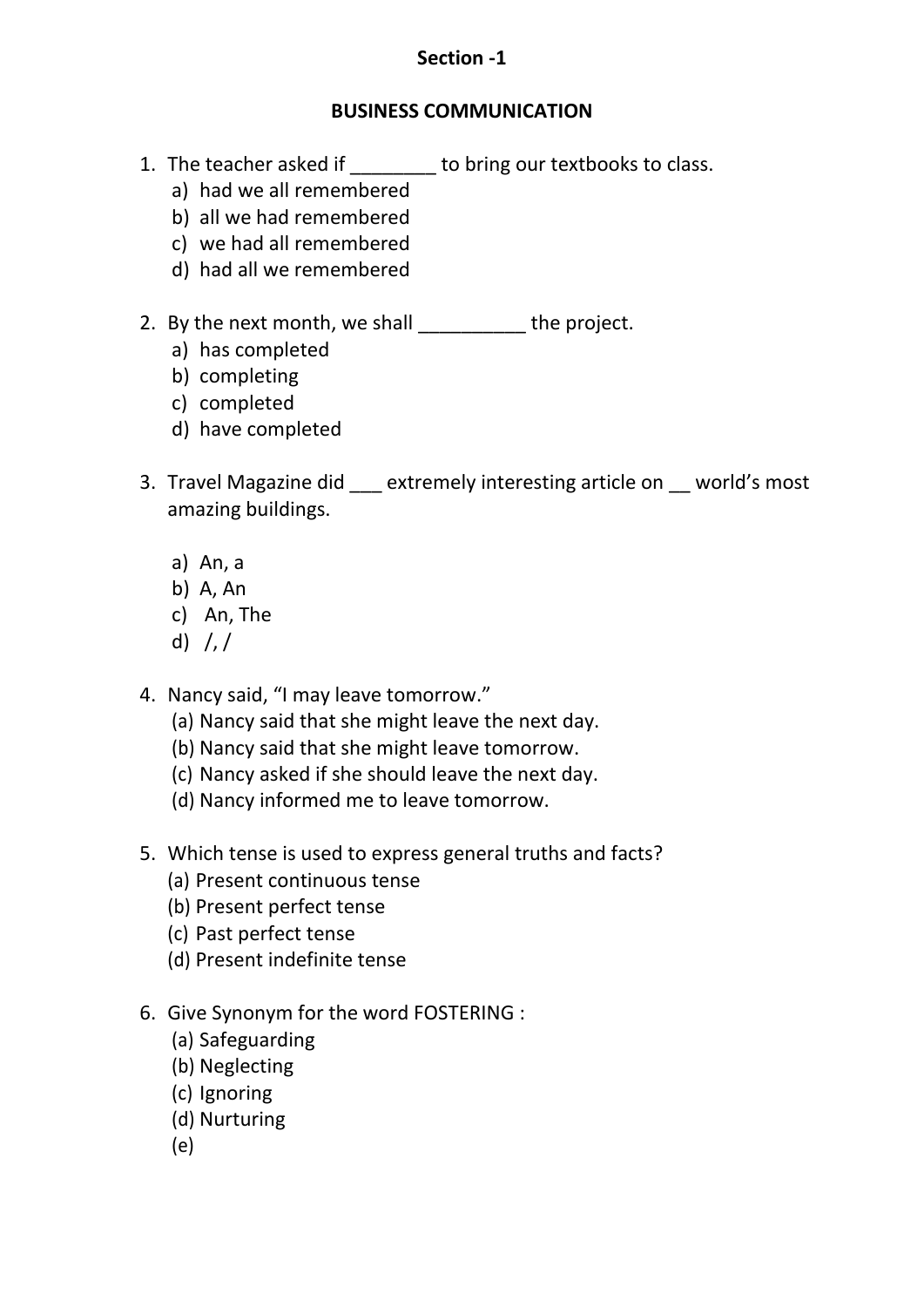- 7. Give Synonym for the word MASSIVE:
	- (a) Lump sum
	- (b) Strong
	- (c) Huge
	- (d) Little

## 8. Give Antonym for the word TERRIBLE:

- (a) Soothing
- (b) Frightening
- (c) Scaring
- (d) Delectable
- 9. Rajeev failed in the examination because none of his answers were to the questions asked.
	- (a) allusive
	- (b) revealing
	- (c) pertinent
	- (d) referential
- 10.While in the Ancient India, women held a strong position; in the
	- \_\_\_\_\_\_\_\_ times, situations have changed.
	- (a) Repulsive
	- (b) Modern
	- (c) Disappearing
	- (d) Departure
- 11.The Communication made by an organisation with the outside world is known as  $\frac{1}{2}$ .
	- (a) Internal communication
	- (b) Informal communication
	- (c) External communication
	- (d) Verbal communication
- 12.Although he never learnt to read, his exceptional memory and enquiring mind eventually made him a very man.
	- (a) Dedicated
	- (b) Erudite
	- (c) Pragmatic
	- (d) Benevolent

Choose the error in the given questions:

13.The capital of Yemen / is situating / 2190 meters above / the sea level.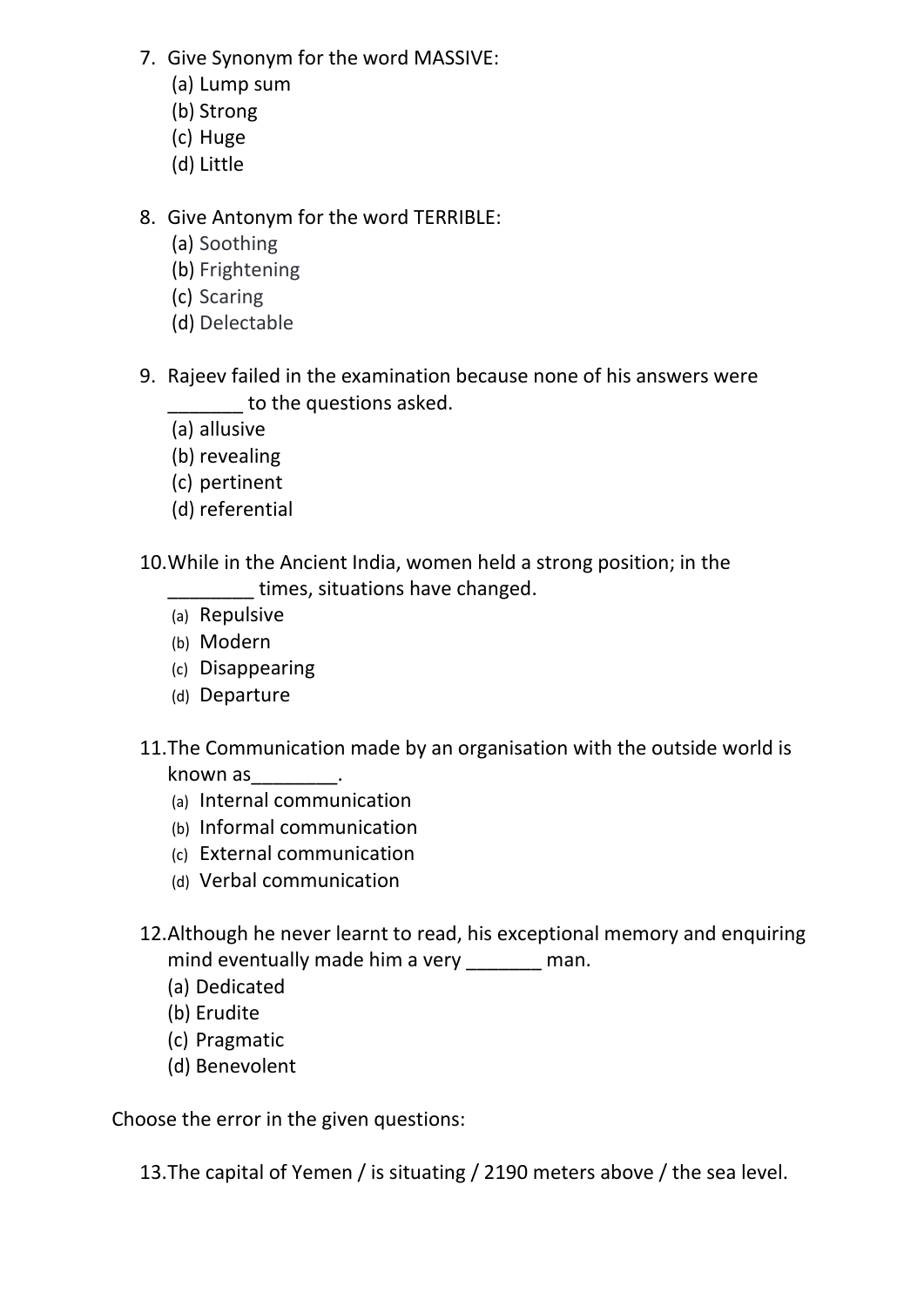- (a) The capital of Yemen
- (b) is situating
- (c) 2190 meters above
- (d) No Error

14.Ramu is the elected leader / and also a person / who we all / can confide

in.

- (a) and also a person
- (b) who we all
- (c) can confide in
- (d) No Error
- 15.Given the ongoing anxiety in the times of crisis, it is hard *To keeps one's temper*:
	- (a) To become hungry
	- (b) To be in good mood
	- (c) To preserve ones energy
	- (d) To be aloof from

16.He *struck several bad patches* before he made good.

- (a) came across bad soil
- (b) Had a bad time
- (c) Went through many illness
- (d) Had many professional difficulties

17.The *accounts* of the murder *made her flesh creep*.

- (a) Made her sad
- (b) Surprised her
- (c) Made her cry bitterly
- (d) Fill her with horror
- 18.Sanjay was the real *power behind the throne* and all politicians were aware of this.
	- (a) The person who had the real control and power
	- (b) The acknowledged leader
	- (c) The person who controlled the monarch
	- (d) The person who advised the queen
- 19.Some people now wonder whether we just *pay lip service* or genuinely subscribe to democracy.
	- (a) pay oral tribute
	- (b) attach no value
	- (c) remain indifferent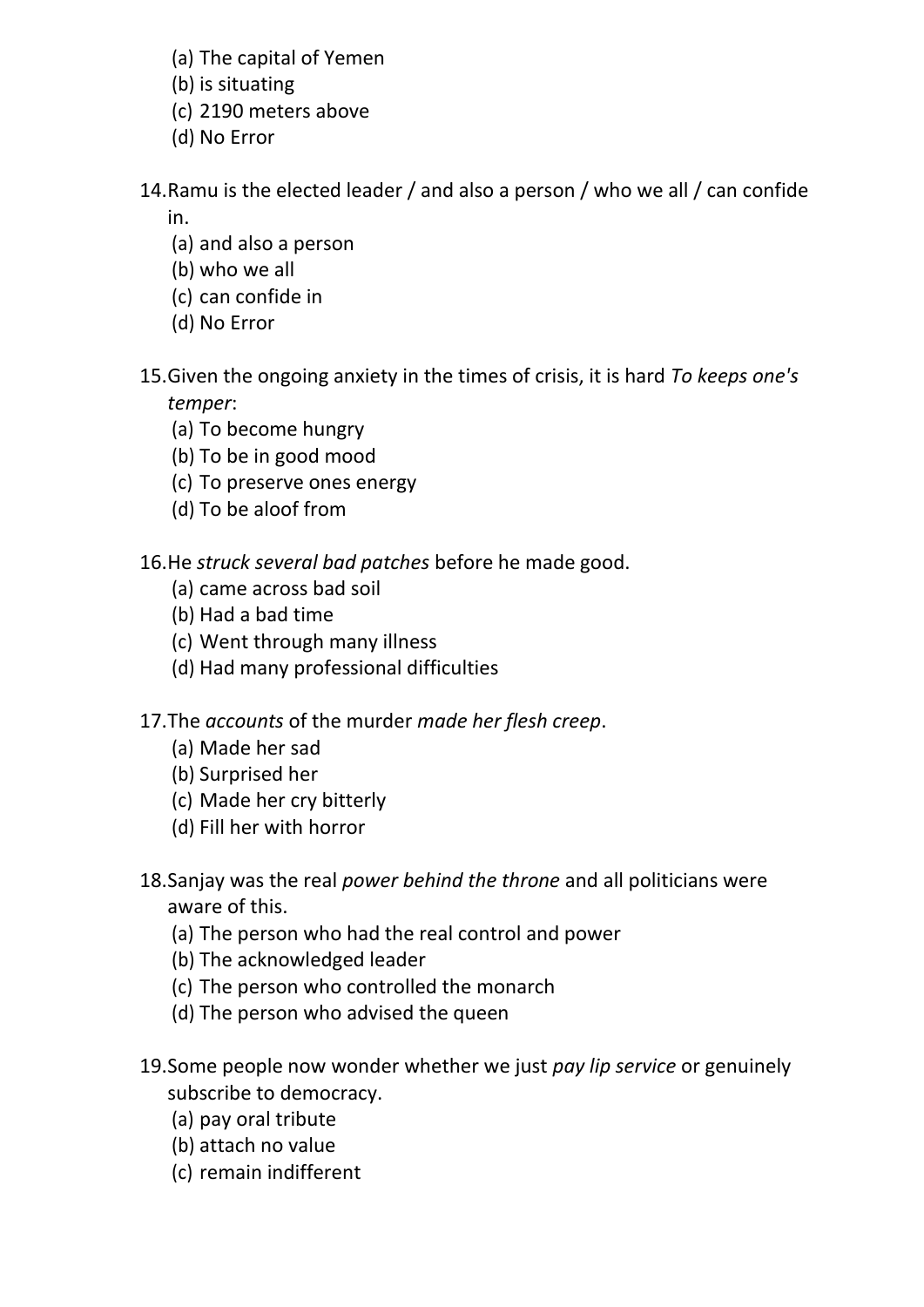- (d) show only outward respect
- 20.The new economic policy is *likely to run into rough weather*.
	- (a) create problems
	- (b) encounter difficulties
	- (c) confuse matters
	- (d) makes things difficult
- 21.The sentences given in each question, when properly sequenced, from labelled with a letter. Choose the most logical order of sentences from among the given choice to construct a coherent paragraph.
	- a. As we move from small to large animals, from mice to elephants or small lizards to Komodo dragons, brain size increases, but not so fast as body size.
	- b. Since we have no reason to believe that large animals are consistently stupider than their smaller relatives, we must conclude that large animals require relatively less brain to do as well as smaller animals.
	- c. In other words, bodies grow faster than brains, and large animals have low ratios of brain weight to body weight.
	- d. The correlation of brain size with body size among kindred animals (all reptiles, all mammals, for example) is remarkably regular.
	- (a) d b c a
	- (b) b a c d
	- (c) d a c b
	- (d) c d a b.
- 22.The sentences given in each question, when properly sequenced, from labelled with a letter. Choose the most logical order of sentences from among the given choice to construct a coherent paragraph.
	- a. The ceremony was attended by politicians and dignitaries from more than 140 countries around the world.
	- b. Nelson Mandela became South Africa's first Black President after more than three centuries of White rule.
	- c. The inauguration ceremony took place in the Union Buildings amphitheatre in Pretoria.
	- d. Mr Mandela's African National Congress (ANC) party won 252 of the 400 seats in the first democratic elections of South Africa's history.
	- (a) b d c a (b) a c b d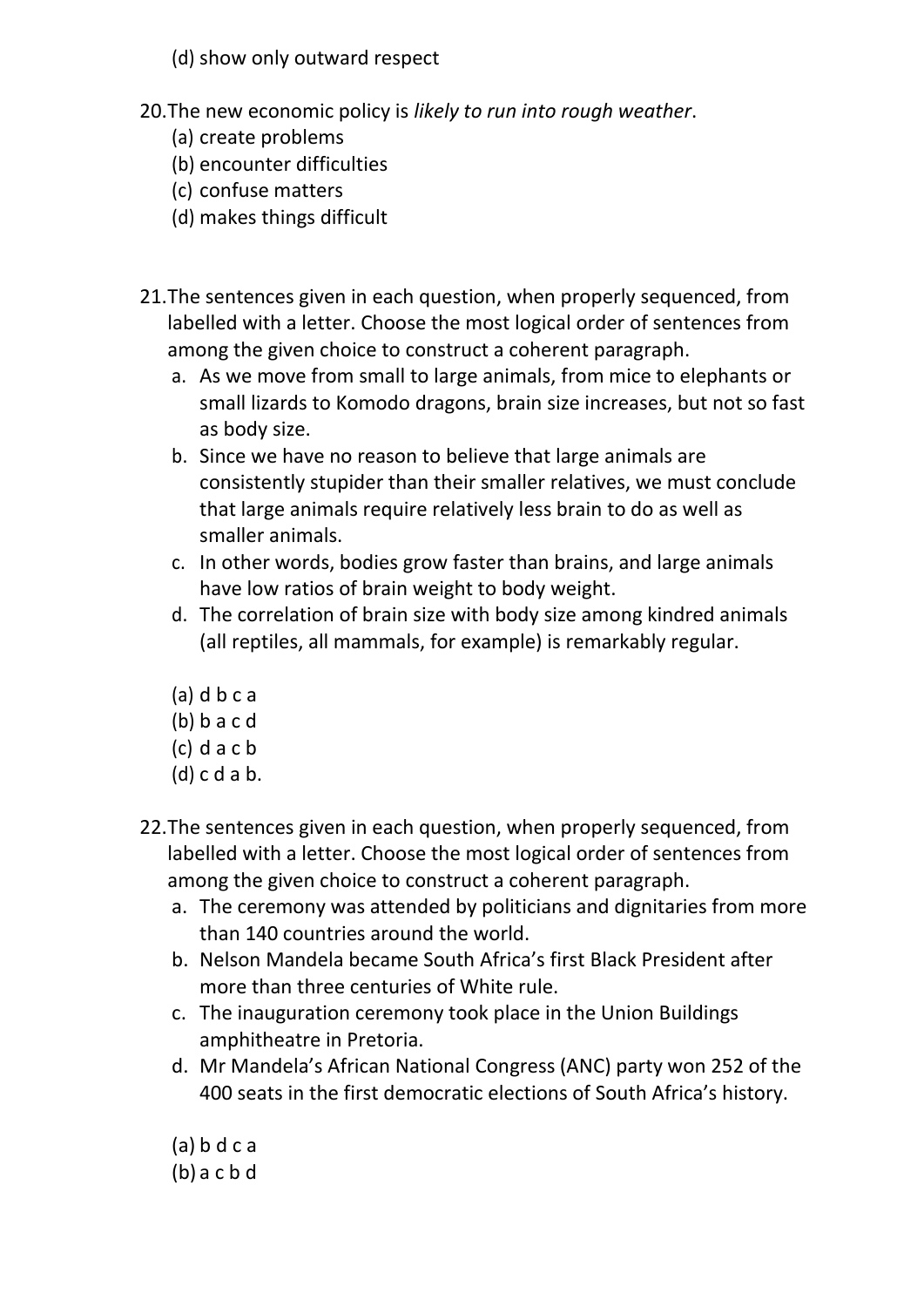- (c) a d c b
- (d) b a d c
- 23.Which of these is not an element of an Effective Business Report?
	- (a) Executive Summary
	- (b) Conclusion
	- (c) Key Findings
	- (d) Font Style

## 24. Which of these documents is not used in inter departmental communication?

- (a) Memorandum
- (b) Office Orders
- (c) Newspaper Advertisements
- (d) Circulars

25.A well-defined MIS serves which of the following purposes:

- (a) To report the organization performance to stakeholders.
- (b) To prepare future plans for short and long term basis.
- (c) To exercise day-to-day control on various operations in different functional areas in organization.
- (d) All of the above.
- 26.Under this communication network, all members of the group communicate with each other and exchange information:
	- (a) Circuit Network
	- (b) Chain Network
	- (c) Star Network
	- (d) Wheel Network
- 27.Which of these is a barrier in effective listening?
	- (a) Preconceived ideas or bias.
	- (b) Interrupting in between conversation.
	- (c) previous interpersonal encounters
	- (d) All of the above.

28.Which of these is not a benefit of Intranet?

- (a) Business Operations and Management
- (b) Promote Common Corporate Culture
- (c) Supports a Distributed Computing Architecture
- (d) Delayed update mechanism.

29.Which of these best defines an ADR?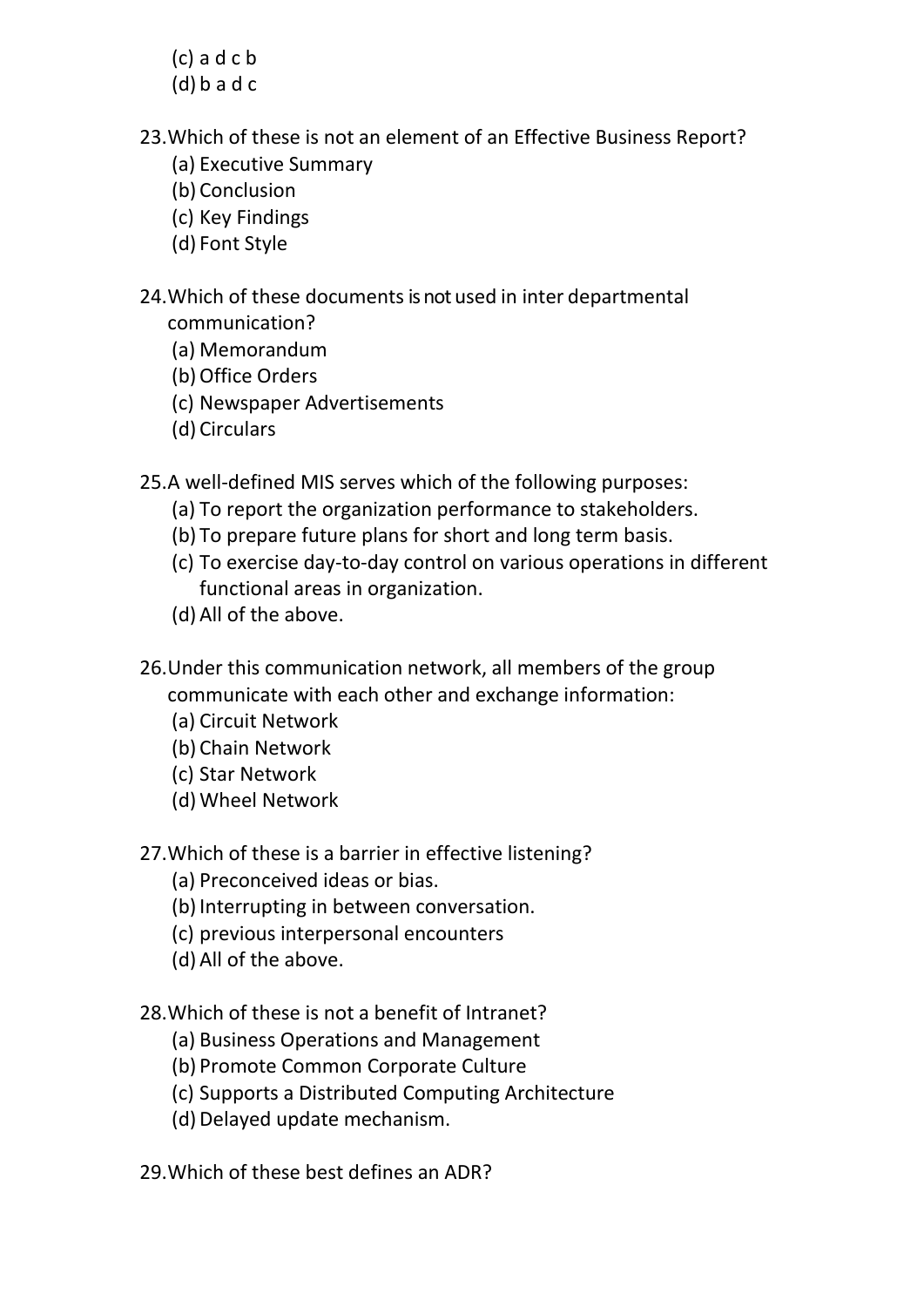- (a) A statutory document filed by every company annually with the Registrar of Companies, stating the particulars such as status, names of directors, shareholders, indebtness etc. of the company
- (b) A receipt showing evidence that shares of a foreign corporation are held on deposit or under control of an U.S banking institution used to facilitate transactions and expedite transfer of beneficial ownership for a foreign security in the United States.
- (c) The financial statement generally prepared at the end of a period usually the financial year showing the assets, liabilities and net worth of an organisation.
- (d) None of the above.
- 30.NABARD Stands for:
	- (a) National Bank for Agriculture & Rainforest Development
	- (b) National Bank for American Regional Development
	- (c) National Bank for Agricultural & Rural Development
	- (d) National Bank for Alliance & Rural Development

### **Read the following passage carefully:**

Every individual wants peace of mind. But it is hard to find a person who can say that he has attained such a state of mental equilibrium as will allow him to live a life of tranquility. Peace of mind is a distant dream for all of us. What is the reason for this? The reason is that people hanker after ideal peace, that is, pure peace–a peace that is free from all kinds of non–peace items.

But this kind of absolute peace is not in nature's storehouse. Let us take the analogy of the rose. A rose is a very beautiful flower, but every stem has its thorns. Indeed, thorns are an integral part of the rose plant. A poet has rightly said that thorns serve as security guards for the flower. The translation of his Urdu lines is: *"The safety of the flower would become impossible if the thorns were silk-like."* So flowers have to be accompanied by thorns. There must be hard thorns along with soft flowers–that is, there must be non–peace items along with peaceful items. A peaceful mind is a very precious aspect of human nature and it too needs safety to maintain its sublime quality.

Studies in psychology show that an untroubled mind very soon becomes stagnant. It loses its creativity. For this reason, nature always leads people in challenging situations. It is a non–peace item which acts as a challenge for the mind. This guarantees that the creativity of a peaceful mind never comes to an end. A creative mind is always alive.

It is a common phenomenon that one who is born in affluence and has a problem–free life, very soon finds his mind becoming dull, while the one who is born into a life of problems and hardships, has an active mind. Such a person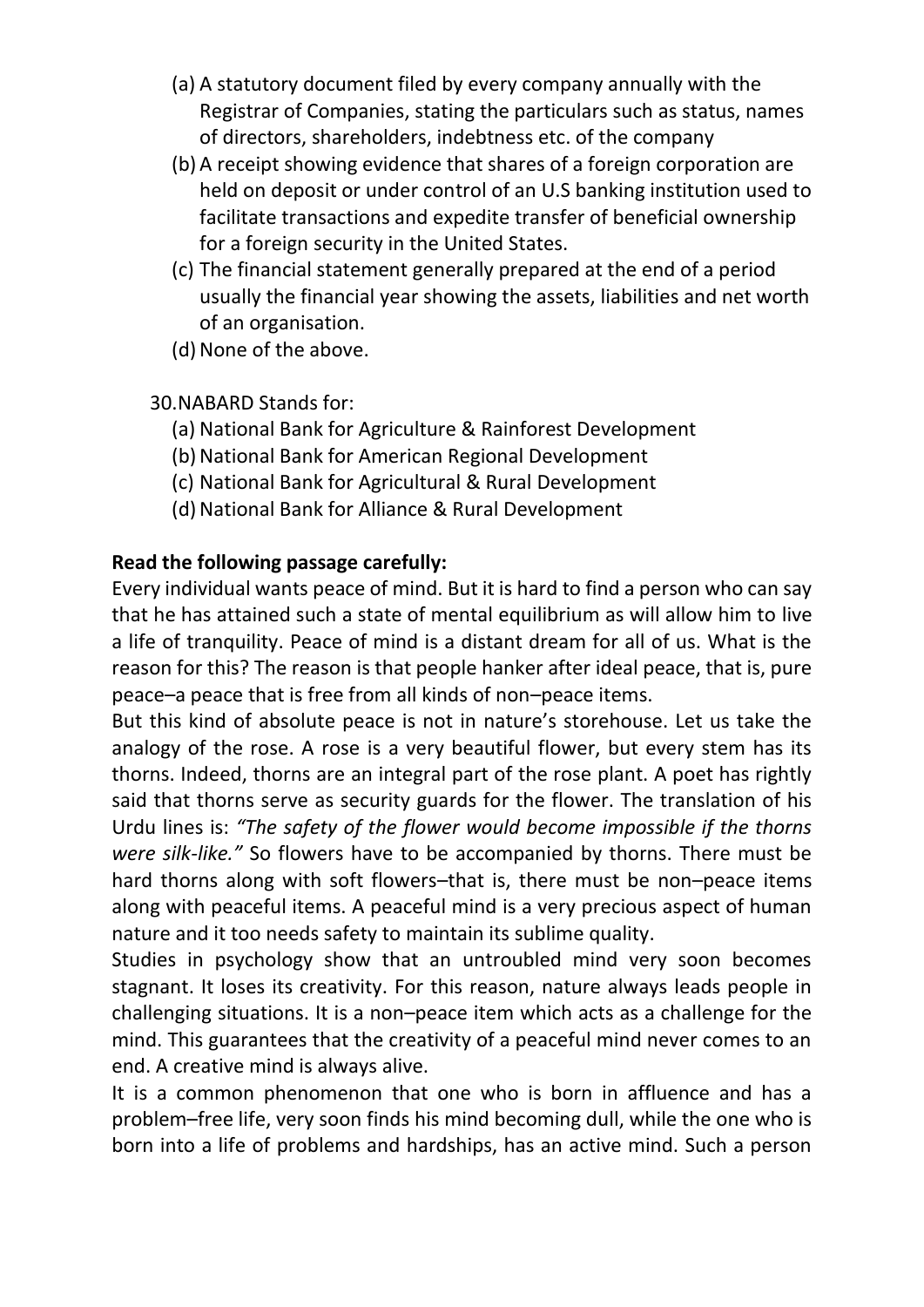develops the creative thinking and his intellectual development continues unhindered.

### **Attempt the following questions on the basis of the passage you have read:**

31.What can be considered as a distant dream for all of us?

- (a) Peace of mind
- (b) fulfilling our ambition
- (c) meeting our targets
- (d) climbing the mountains

32.Which of the following act as the security guards for the flowers?

- (a) Gardens
- (b) other plants
- (c) thorns
- (d) roots

33.Find the word in the passage which means testing one's abilities:

- (a) tranquillity
- (b)impossible
- (c) creative
- (d) challenging

34.People who are born in ………………………. have a dull life.

- (a) Affluence
- (b) Stagnancy
- (c) Safe environment
- (d) None of the above.

35.Find the word in the passage which means *not developing*:

- (a) ideal
- (b) absolute
- (c) stagnant
- (d) distant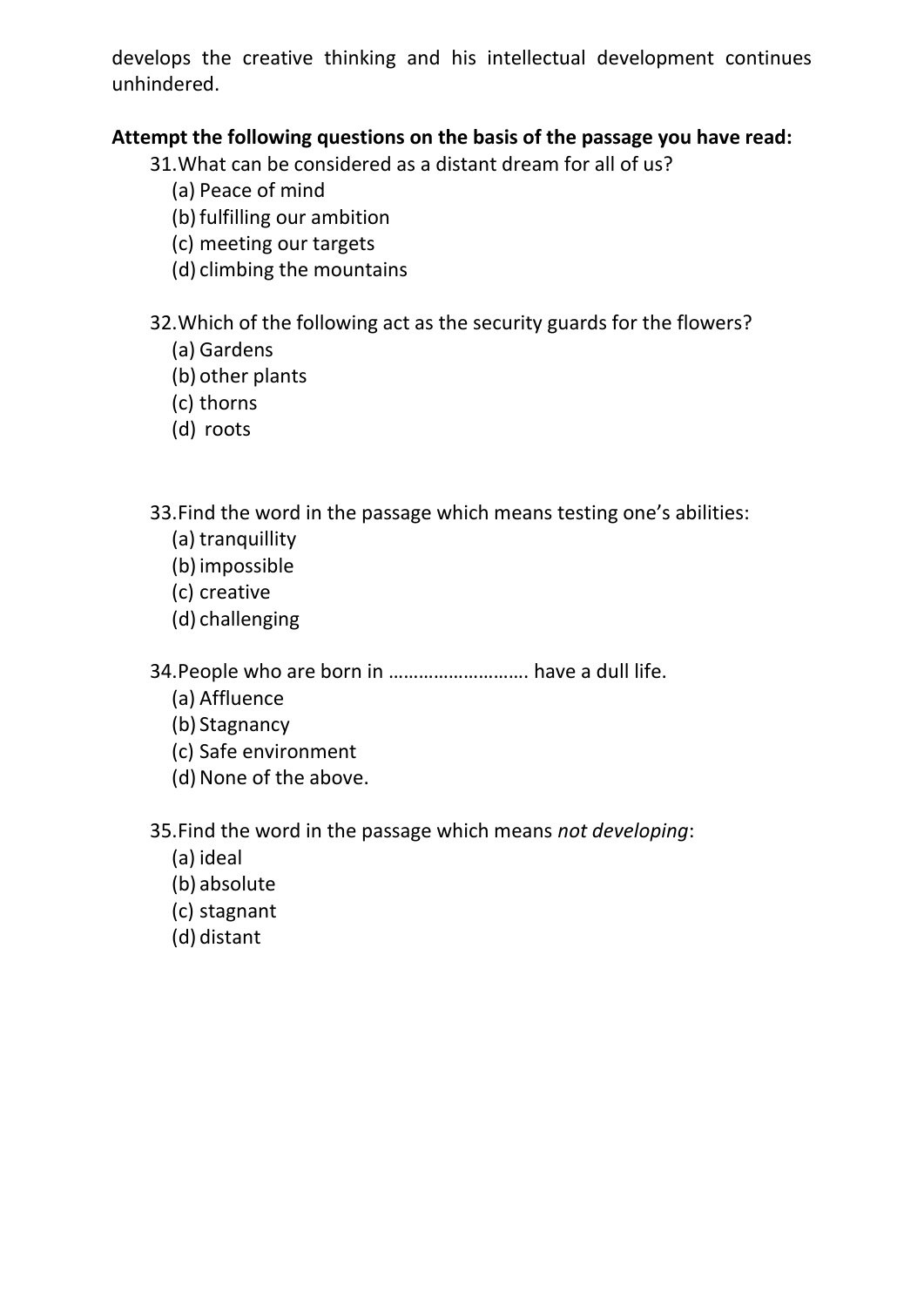#### **Section 2**

#### **LEGAL APTITUDE AND LOGICAL REASONING**

36. Consider the following statements:

i Parliament of India consists of two Houses— Lok Sabha and Rajya Sabha

ii. Parliament of India consists of the President and Lok Sabha

iii. Parliament of India consists of the President and two Houses—the Lok Sabha and Rajya Sabha

iv. Parliament of India consists of the Speaker of the Lok Sabha and Rajya Sabha and Lok Sabha

Which of the statements given above is/are correct? a) (iii) only b) (ii) & (iv) only c) (i) & (ii) only d) (iv) only

37. Which of the following are the functions of the Institute of Company Secretaries of India?

a) Conduct of elections to the Council of the Institute b) Regulation of Training of the Students c) Examination of the Student d) All of the above

38. 280 oranges are divided among some boys and girls whose total number is 50 so that each boy gets 5 oranges and each girl get 7 oranges. The number of girls is:

a) 15 b) 35 c) 30 d) 20

39. According to the Constitution of India, all citizens shall have the right to practise any profession, or to carry on any occupation, trade or business is a

a) Statutory Duties b) Fundamental Duties c) Voluntary Duties d) Fundamental Rights

40. Tort is a

- a) None of the above
- b) Civil as well as criminal wrong
- c) Criminal wrong
- d) Civil wrong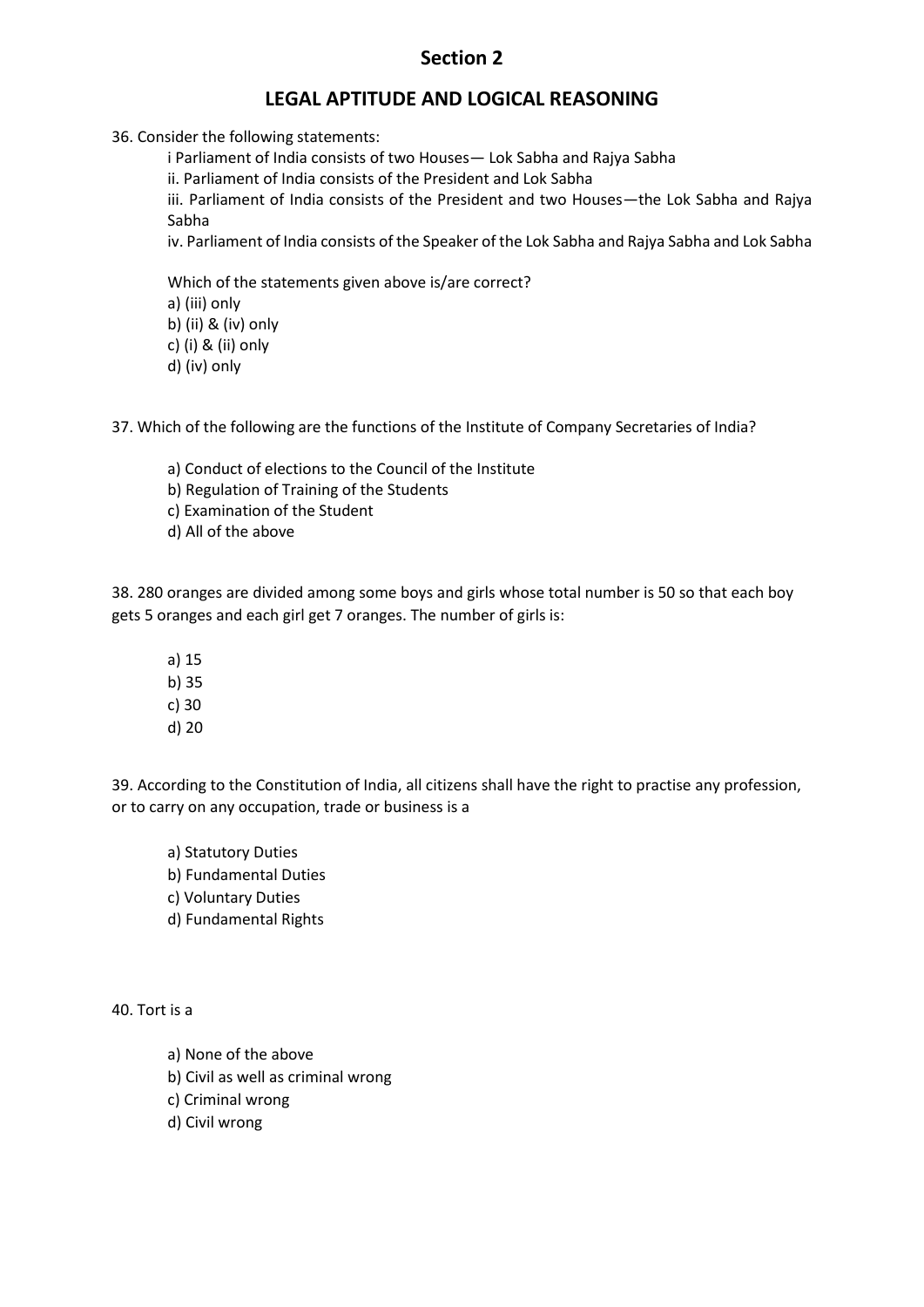41. If in a certain language, SACHIN is coded as RZBGHM, how is ROGER coded in that code?

a) QNFEQ b) QNEDQ c) QNFFQ d) QNFDQ

42. Under which of the following articles of constitution of India, president can impose presidential rule in a state?

a) Article 355 b) Article 352 c) Article 356 d) Article 360

43. UV, QR, MN, IJ \_\_\_\_\_\_\_\_\_\_? What is next in the series

> a) EF b) AC c) GK d) DC

44. The Calendar for the year 2005 is the same as for the year.

a) 2010 b) 2009 c) 2011 d) 2012

45. The Tenth Schedule of Indian Constitution was added via \_\_\_\_\_\_

a) 24th Amendment Act b) 61st Amendment Act c) 85th Amendment Act d) 52nd Amendment Act

46. The phrase ab initio means:

a) From the beginning b) From the end c) Forever d) From the origin

47. In the following question, choose the correct code form. If ANY = 40, MANY = 53 then MANIAC =?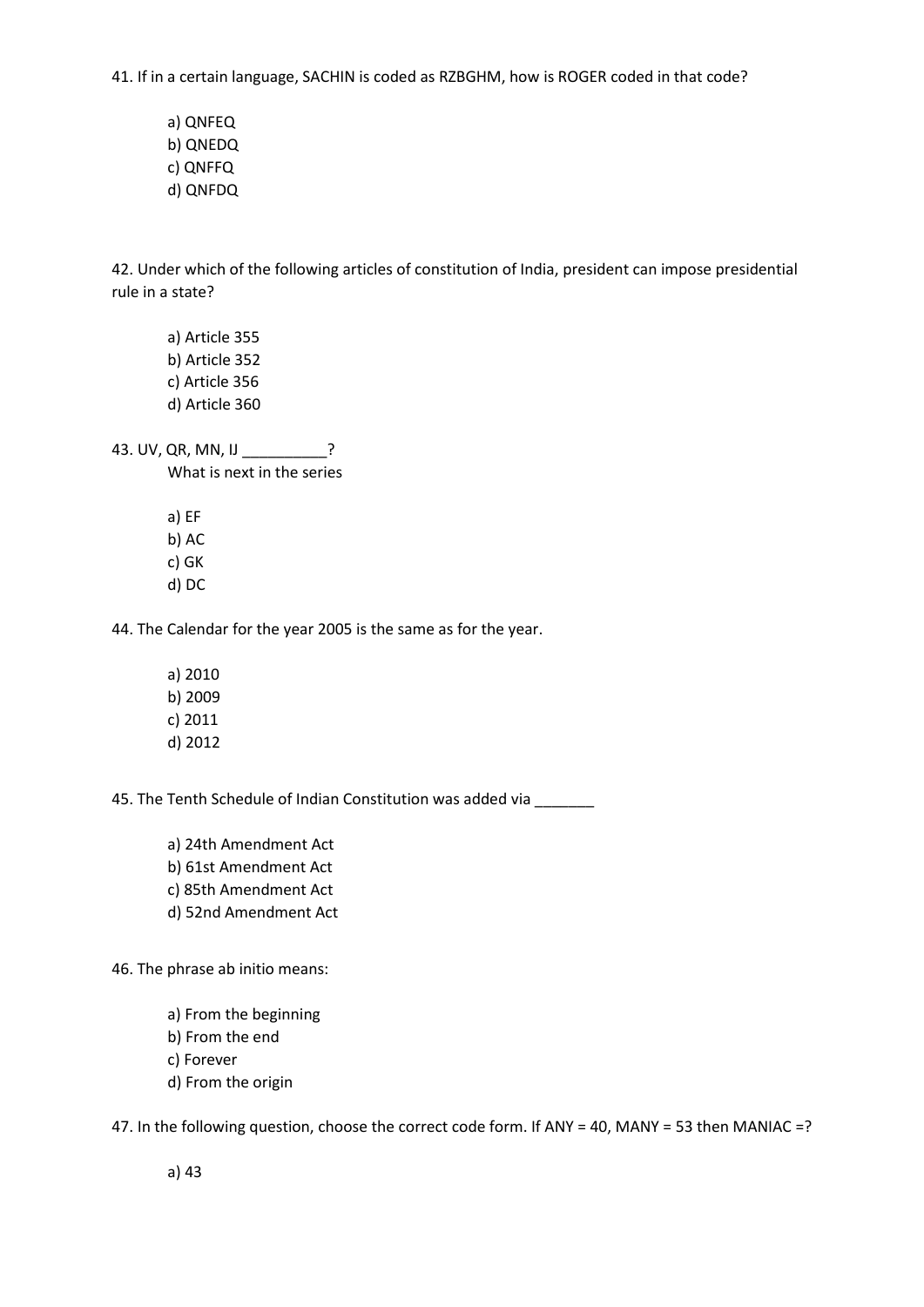b) 44 c) 41 d) 42

48. A contract is any between two or more parties which is enforceable by law.

a) Offer b) Acceptance c) Promise d) Agreement

49. In a top secret message, if LIVING is coded as KHUHMF. How will BUDDHA be coded?

a) ATCCGZ b) KGSHLD c) ATACFX d) ATEEIB

50. No one can be convicted twice for the same offence. This doctrine is called

a) Burden of proof b) Double jeopardy c) Corpus Delicti d) Double conviction

51. What is next in the series - 18, 28, 40, 54, 70, …?

a) 97 b) 93 c) 79 d) 88

52. Choose the word which is not similar to the other words in the group.

a) Cycle b) Bike c) Car d) Scooter

53. What is next in the series - 2, 6, 14, 30, 62, …?

a) 30 b) 64 c) 126 d) 94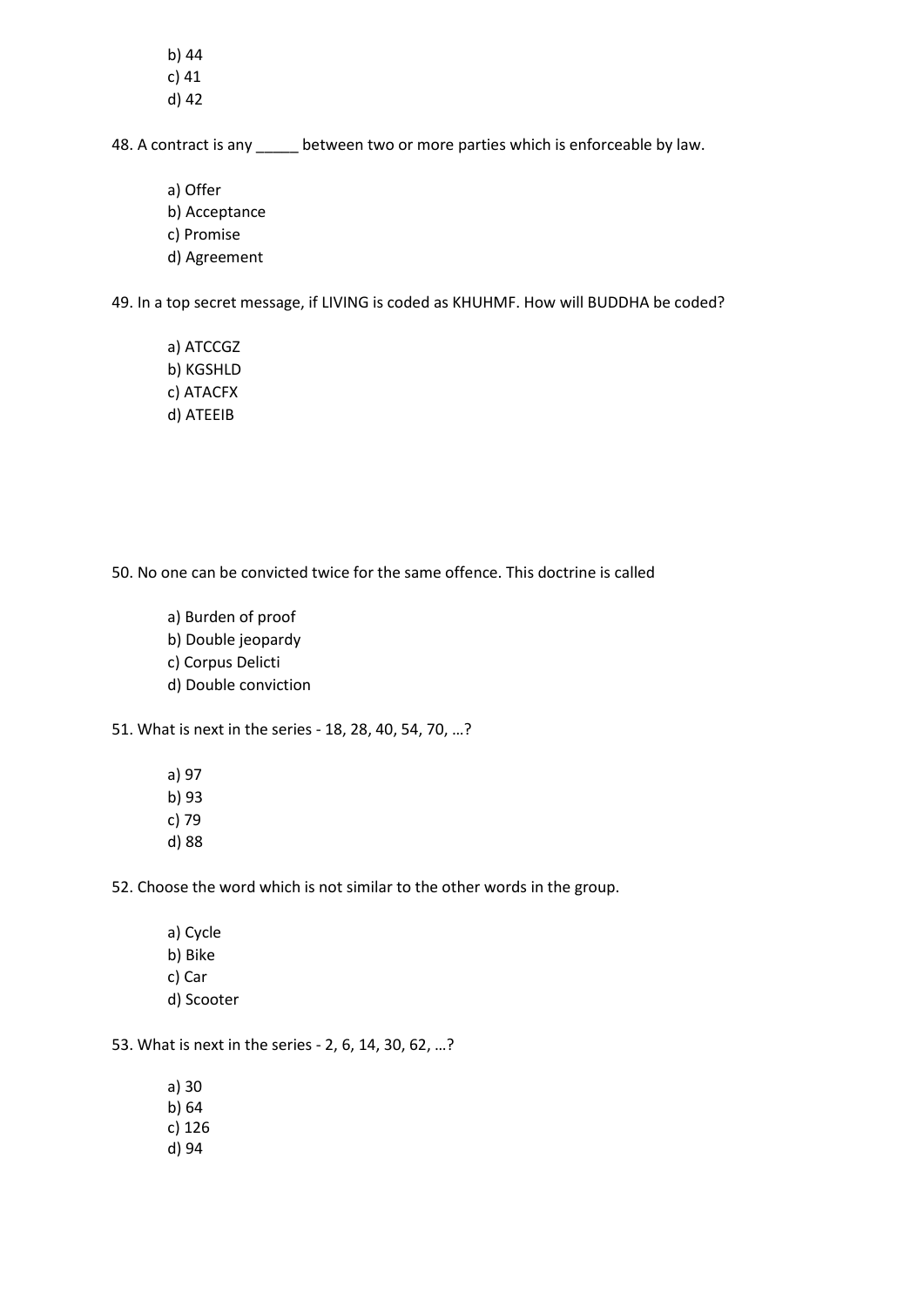54. Quasi-contract means:

a) From the conduct of a party a contract comes into

b) Arising as if from deed

c) Legal portion

d) None of the above

55. What will come in place of Question Mark?

13, 26, ?, 52, 65

a) 49

b) 42

c) 30

d) 39

56. Number of Languages in the Eighth Schedule of the Constitution of India is

a) 19 b) 15 c) 21 d) 22

57. The Law of Torts has largely developed through:

a) Bill of Parliament b) Act of Parliament c) Decisions of the Court d) Ordinance

58. A and B are Brothers. C and D are sisters. A's son is D's Brother. How is B related to C

a) Uncle b) Grand-Father c) Father d) Brother

59. Arrange the words given below in a meaningful sequence.

1. Cut 2. Put on 3. Mark 4. Measure 5. Tailor a) 2, 4, 3, 1, 5

c) 1, 3, 2, 4, 5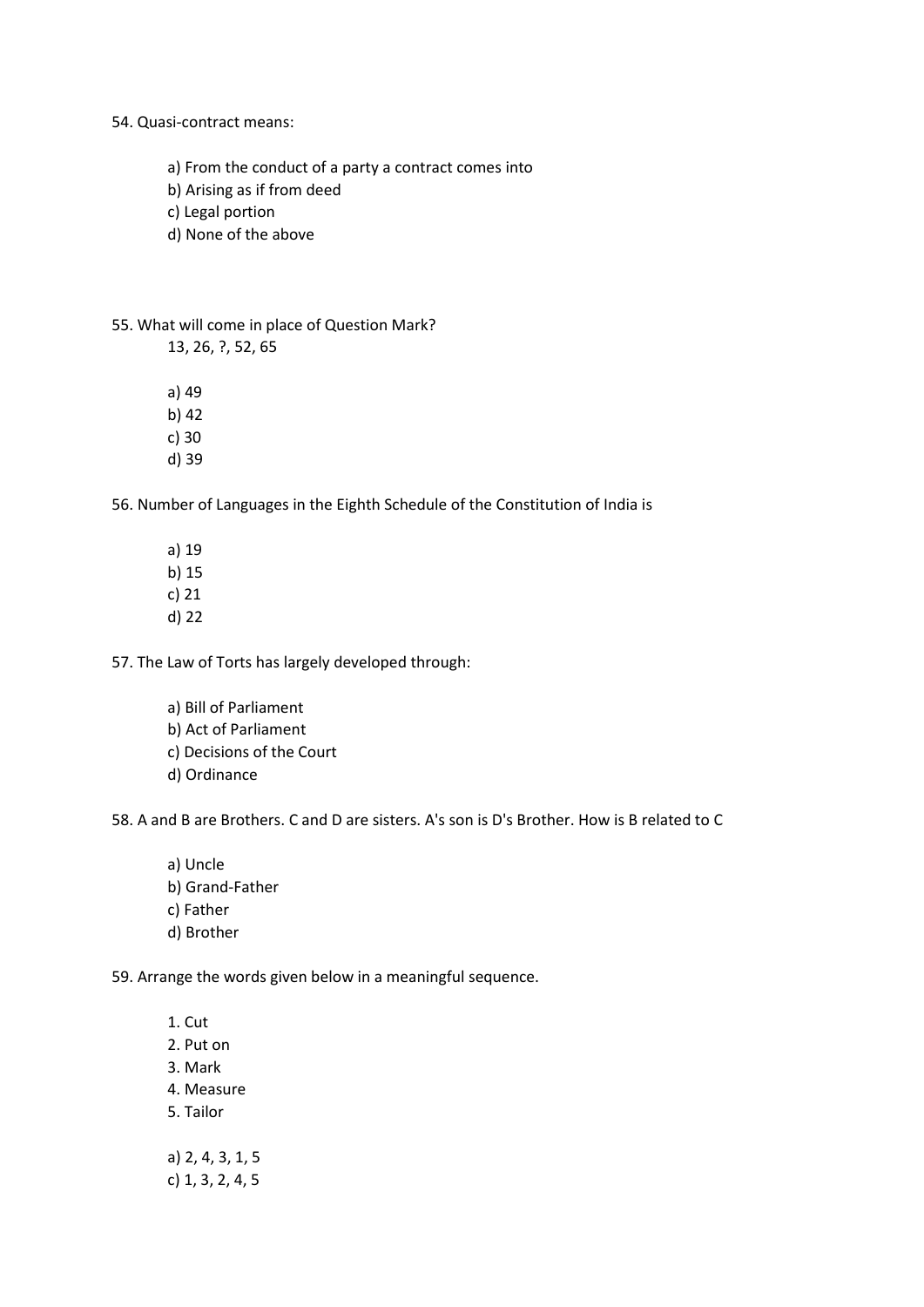c) 3, 1, 5, 4, 2 d) 4, 3, 1, 5, 2

60. Part II of the Constitution of India deals with:

a) Fundamental Rights

- b) The Union
- c) The States
- d) Citizenship
- 61. Interest: Money Lender :: Salary : ?

a) Zamindar

- b) Employees
- c) Workers
- d) Prisoners

62. Injuria Sine Damnum means:

- a) Only damage b) Injury without damage c) Injury & damage d) Injury with damage
- 63. Ordinance in a State promulgated by the:
	- a) Chief Minister b) Governor c) President d) Prime Minister

64. Find the odd number/letter from the given alternatives

- a) 841 b) 962
- c) 626
- d) 1090

65. Wagering agreements are nothing but ordinary\_\_\_\_\_\_\_\_\_\_\_\_\_\_\_\_.

- (a) Betting agreements
- (b) Conditional agreement
- (c) Quasi-judicial agreement
- (d) Sale Agreement

66. …………………………. is a person who is employed to bring his principal into contractual relations with third parties.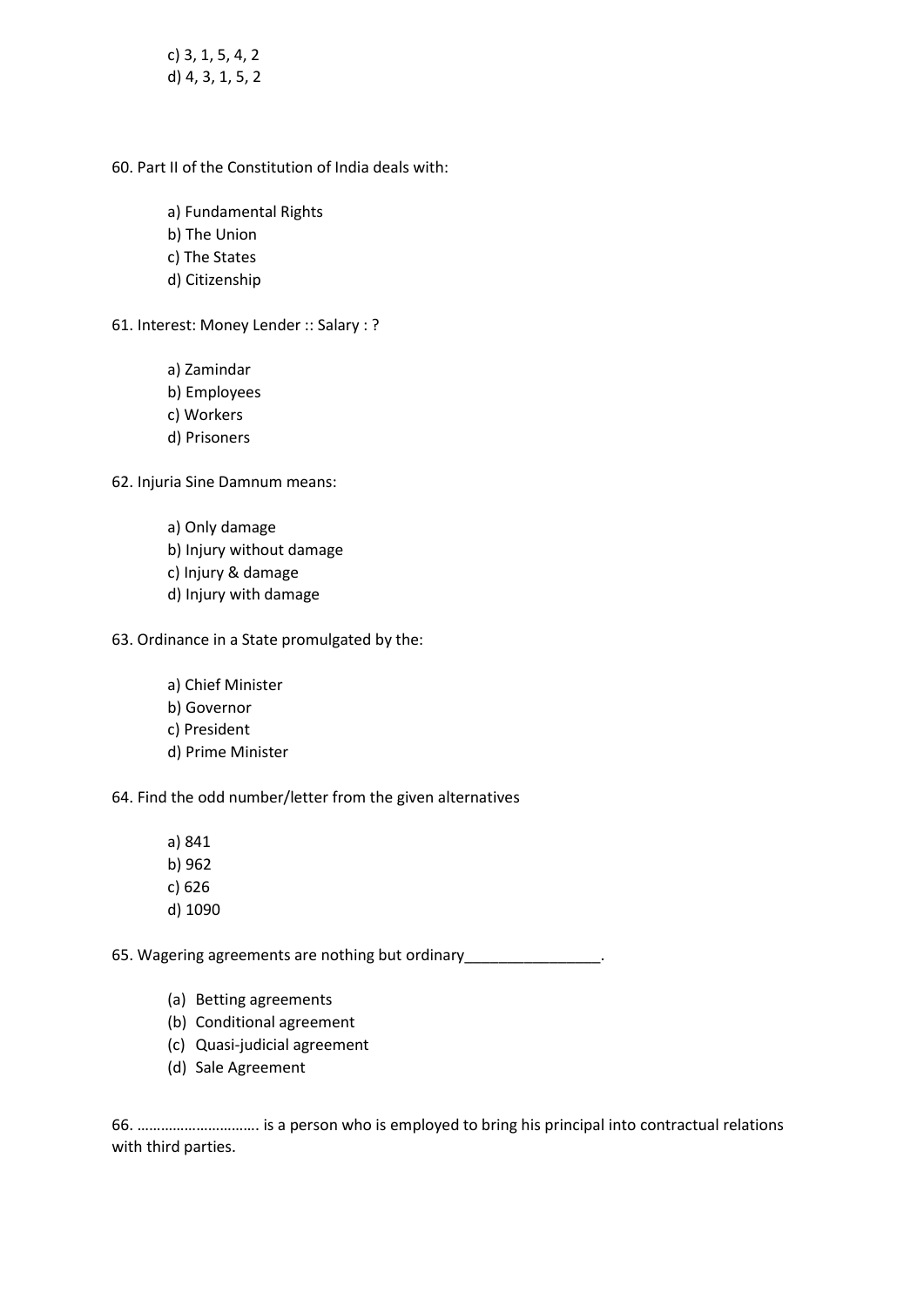- (a) An employee
- (b) An agent
- (c) A master
- (d) A Lawyer

67. Which of the following in not a judicial remedy available to the plaintiff in an action for tort namely:

- (a) Damages
- (b) Injunction
- (c) Specific Restitution of Property
- (d) Penalty

68. 'ABCD' as coded as 'EFGH' then 'LIKE' is coded as ...........

- (a) PMOI
- (b) MOIP
- (c) POST
- (d) KLMN

69. Look at this series: 15, 22, 29, 36, 43, ... What number should come next?

- (a) 34
- (b) 29
- (c) 50
- (d) 74

70. 'CAD' is coded as 'HEI' then 'PQR' is coded as ………..

- (a) UUW
- (b) WWE
- (c) WWU
- (d) UWU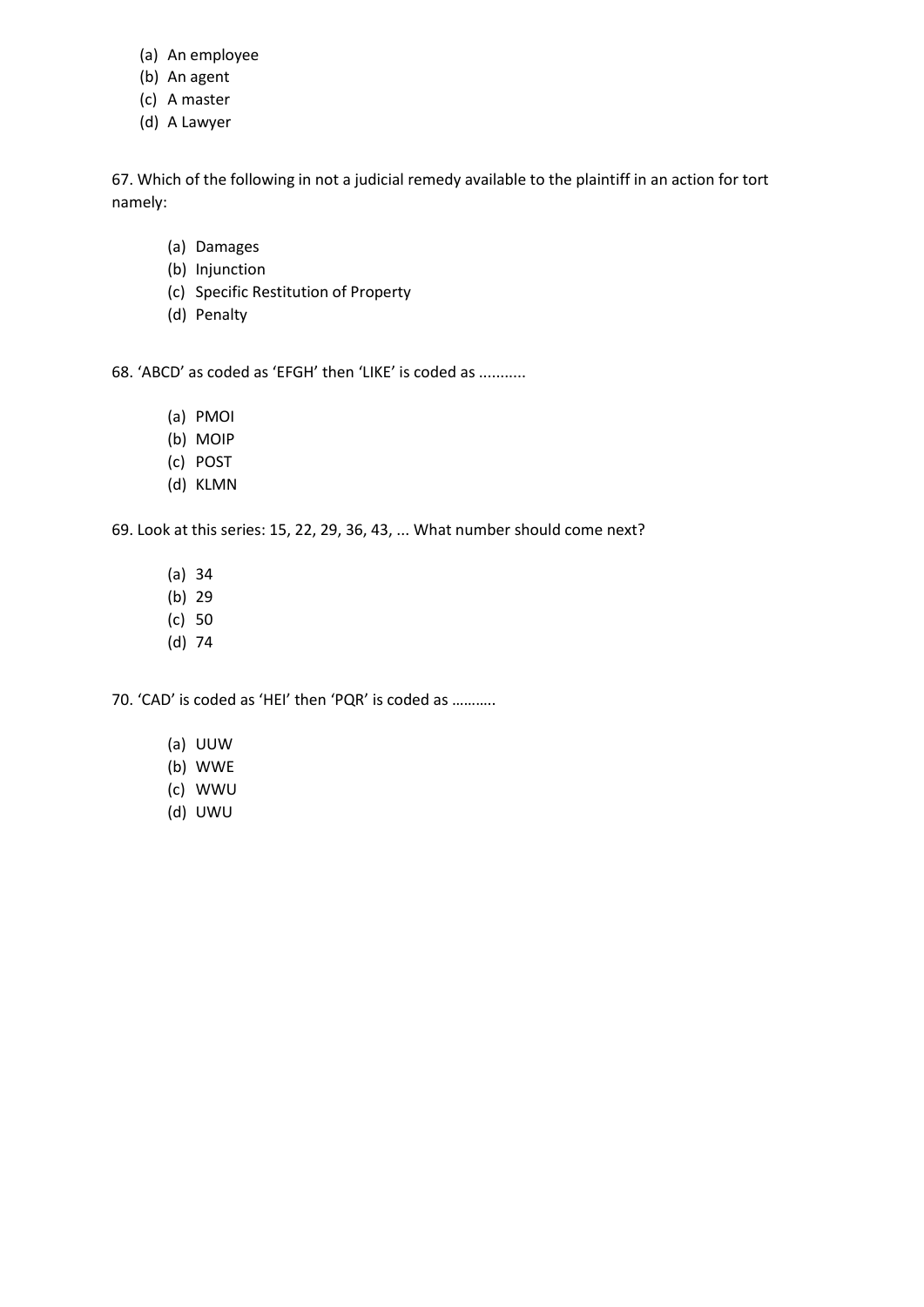#### **Section-3**

#### **ECONOMIC AND BUSINESS ENVIRONMENT**

71. From the following information, calculate Personal Income.

Private Income = INR 2000 crore

Undistributed Corporate Profits = INR 500 crore

Taxes on Profits = INR 100 crore

- a. INR 2600 crore
- b. INR 1400 crore
- c. INR 2100 crore
- d. INR 2500 crore

72. From the following information compute Private Income NNP at Factor Cost = INR 5000 crore Transfer Payments = INR 500 crore Interest on Public Debt = INR 200 crore Social Security disbursements = INR 100 crore Profits and Surpluses of Public Undertakings = INR 400 crore

- a. INR 6200 crore
- b. INR 5200 crore
- c. INR 5400 crore
- d. INR 6000 crore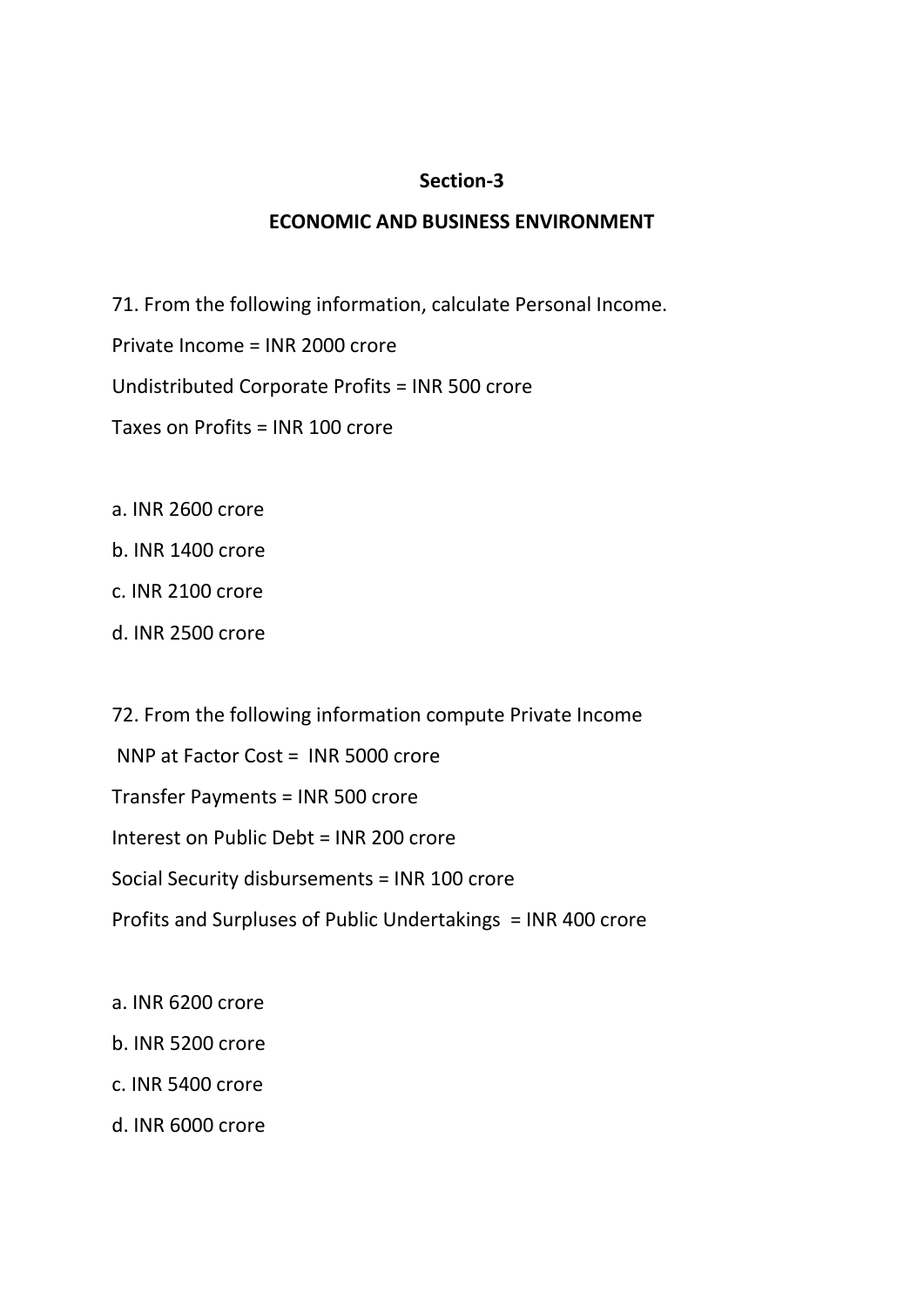73. From the following information compute Net National Product (NNP) at market prices.

GNP at Market Prices = INR 600 crore

Depreciation = INR 100 crore

Transfer Payments = INR 200 crore

Subsidies = INR 50 crore

- a. INR 950 crore
- b. INR 650 crore
- c. INR 350 crore
- d. INR 500 crore

74. \_\_\_\_\_\_\_\_\_\_\_\_\_\_\_\_refers to market value of the final goods and services produced within the domestic territory of a country during a financial year, as estimated using the current year prices.

- a. Real National Product
- b. Net Domestic Product
- c. Nominal Gross Domestic Product
- d. Real Gross Domestic Product

75. Personal income is never equal to the national income, because the former includes the \_\_\_\_\_\_\_\_\_ whereas they are not included in the national income.

- a. Factor payments
- b. Income payments
- c. Transfer payments
- d. Foreign payments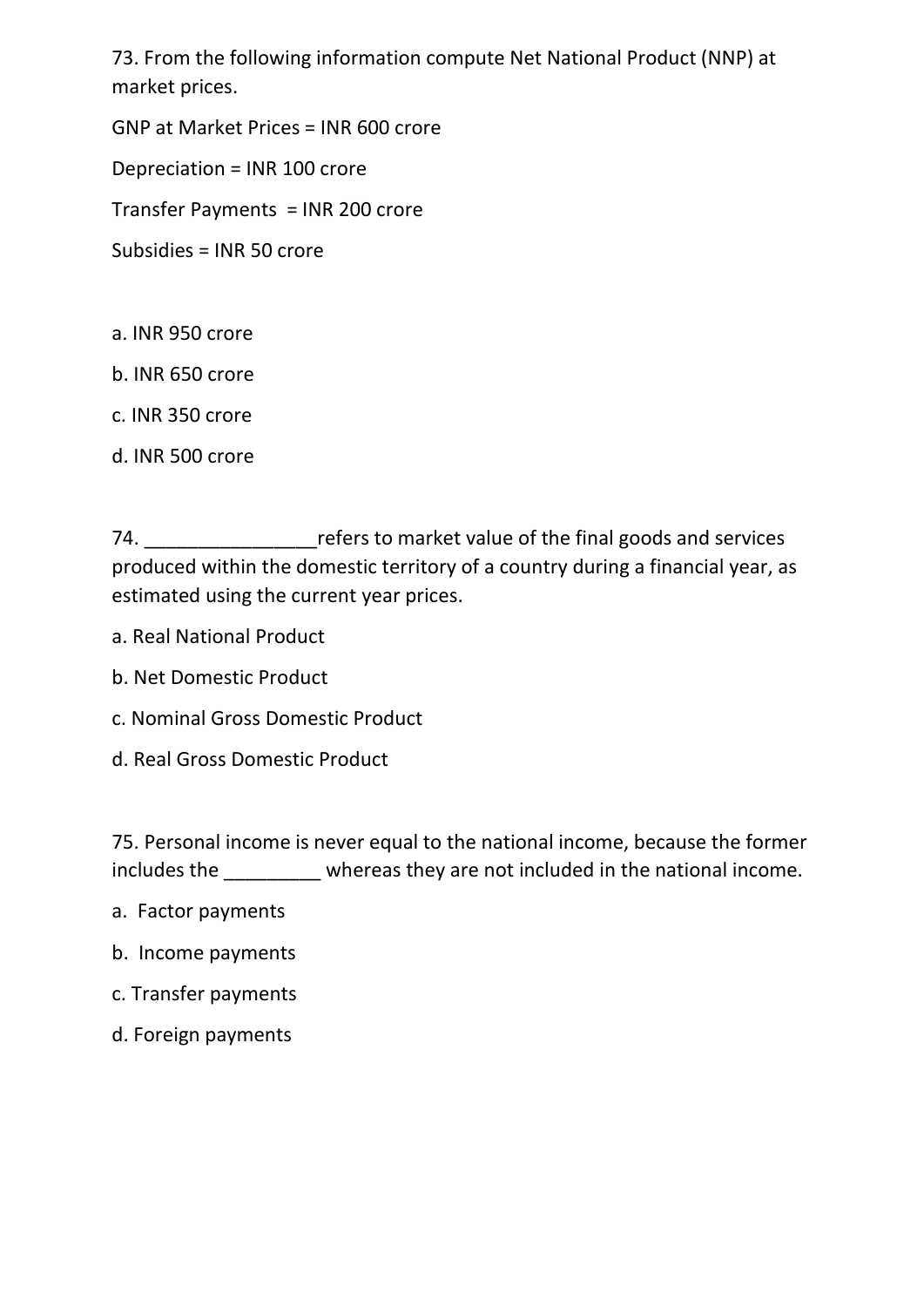76. The proposals of the government for levy of new taxes, modification of the existing tax structure or continuance of the existing tax structure beyond the period approved by Parliament are submitted to Parliament through

## **a. Finance Bill**

\_\_\_\_\_\_\_\_\_\_\_\_\_\_.

- b. Ordinary Bill
- c. Appropriation Bill
- d. Expenditure Bill

77. All receipts and expenditure that liquidate or create an asset would in general be under\_\_\_\_\_\_\_\_\_\_

- a. Current Account
- b. Profit & Loss Account
- **c. Capital Account**
- d. Revenue Account

78. Detailing of revenue receipts and expenditures is done under which of the following ?

#### a. Capital Budget

#### **b. Revenue Budget**

- c. Master Budget
- d. Exports Budget

79. Interest payments on debts, subsidies etc., is covered under which of the following budgets?

- a. Master Budget
- b. Exports Budget
- c. Capital Budget
- **d. Revenue Budget**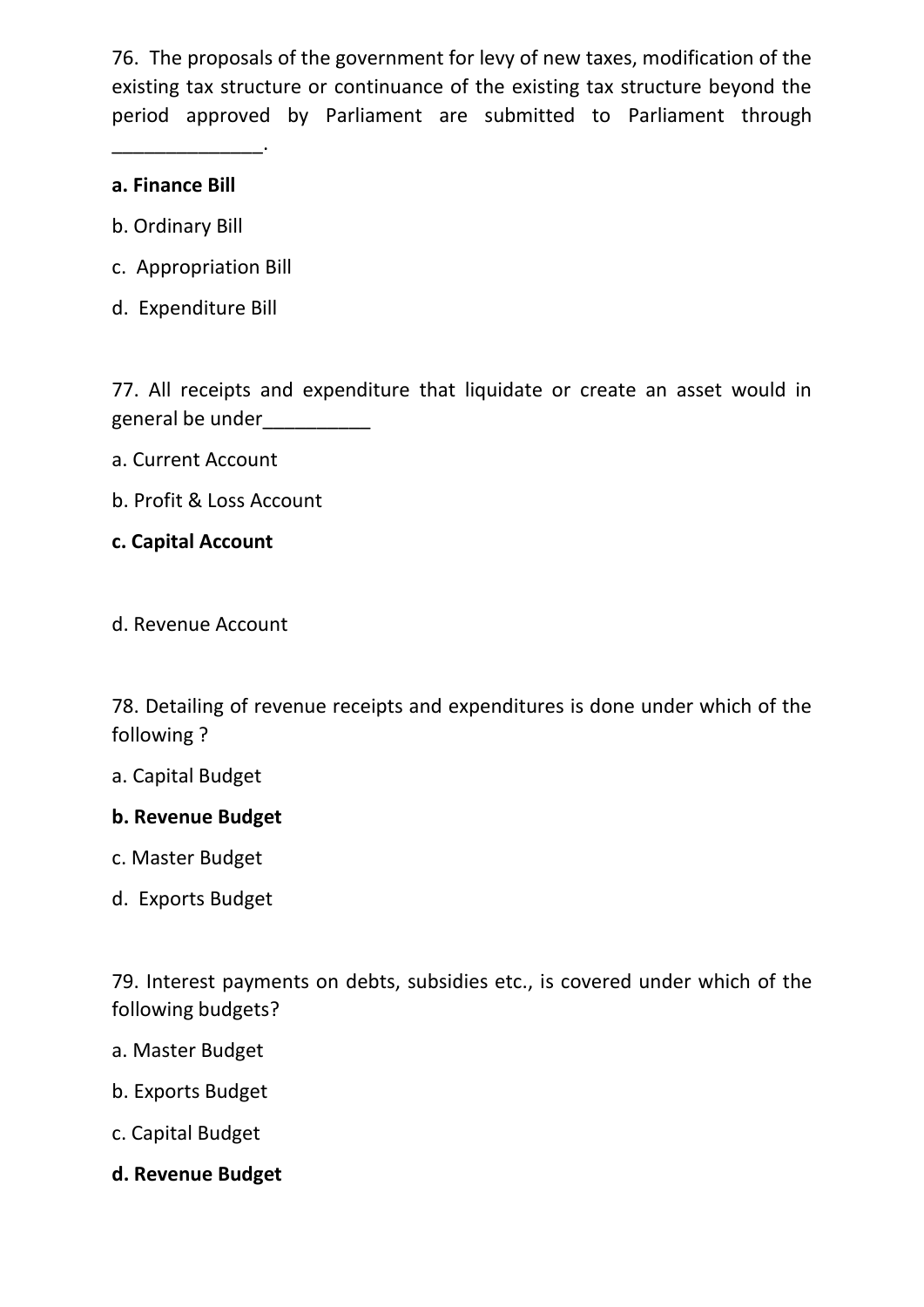- 80. Disinvestment receipts is covered under which of the following?
- a. Master Budget

### **b. Capital Budget**

- c. Revenue Budget
- d. Exports Budget
- 81. Which is / are the function / (s) of the financial system of a country?
- a. Allocation and mobilisation of savings
- b. Provision of funds
- c. Developing financial markets
- **d. All of the above**

82. Which of the following is the correct classification of banks in India?

## **a. Commercial Banks, Small Finance Banks, Payment Banks and Cooperative Banks**

- b. Commercial Banks and Small Finance Banks
- c. Payment Banks and Cooperative Banks
- d. Commercial Banks, Payment Banks and Cooperative Banks
- 83. Commercial banks in India comprises of:
- a. Only Public Sector Banks
- b. Only Public and Private Sector Banks

## **c. Public Sector Banks, Private Sector Banks and Regional Rural Banks**

d. Only Public Sector Banks and Regional Rural Banks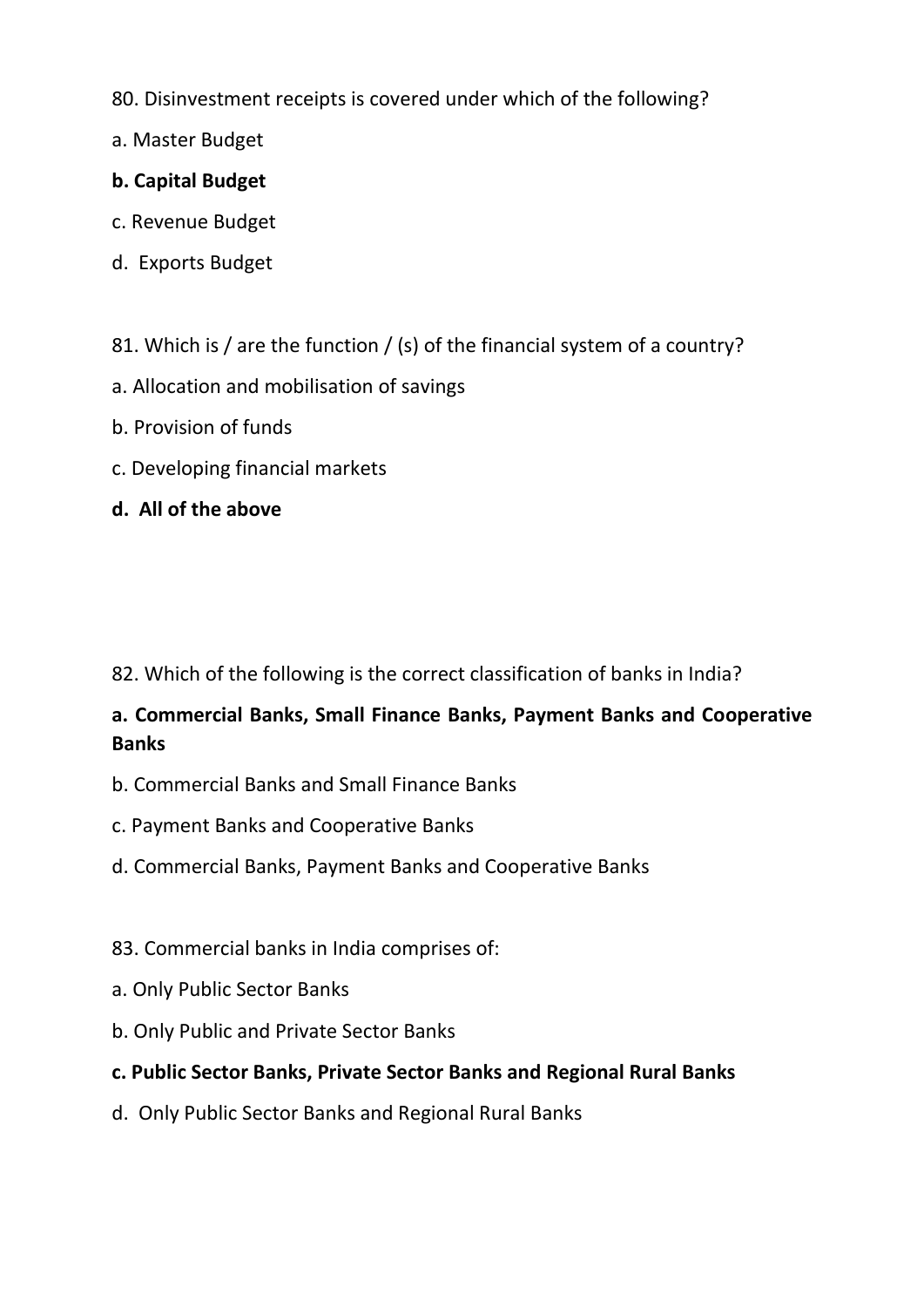84. Which of the following banks cannot issue credit card?

- a. State Bank of India
- b. Canara Bank
- c. HDFC

## **d. Paytm Payments Bank**

85. In February 2003, following the repeal of the Unit Trust of India Act, 1963, UTI was bifurcated into two separate entities, viz., the and which functions under the SEBI MF Regulations.

a. Specified Undertakings of the Union Territory of India (SUUTI) and UTI Mutual Fund

b. Specified Undertakings of the Union Trust of India (SUUTI) and UTI Mutual Fund

## c. **Specified Undertakings of the Unit Trust of India (SUUTI) and UTI Mutual Fund**

d. Specified Undertakings of the Unit Trust of India (SUUTI) and SBI Mutual Fund

86. Which of the following programmes was launched by the Government of India with the aim of adding more smartphone components under the Make in India initiative thereby giving a push to the domestic manufacturing of mobile handsets?

- a. Proper Manufacturing Programme (PMP)
- b. Phased Manufacturing Plan (PMP)
- c. Phased Manufacturing Process (PMP)

## **d. Phased Manufacturing Programme (PMP)**

- 87. Which of the following is covered under the tertiary sector?
- a. Agriculture
- **b. Services**
- c. Manufacturing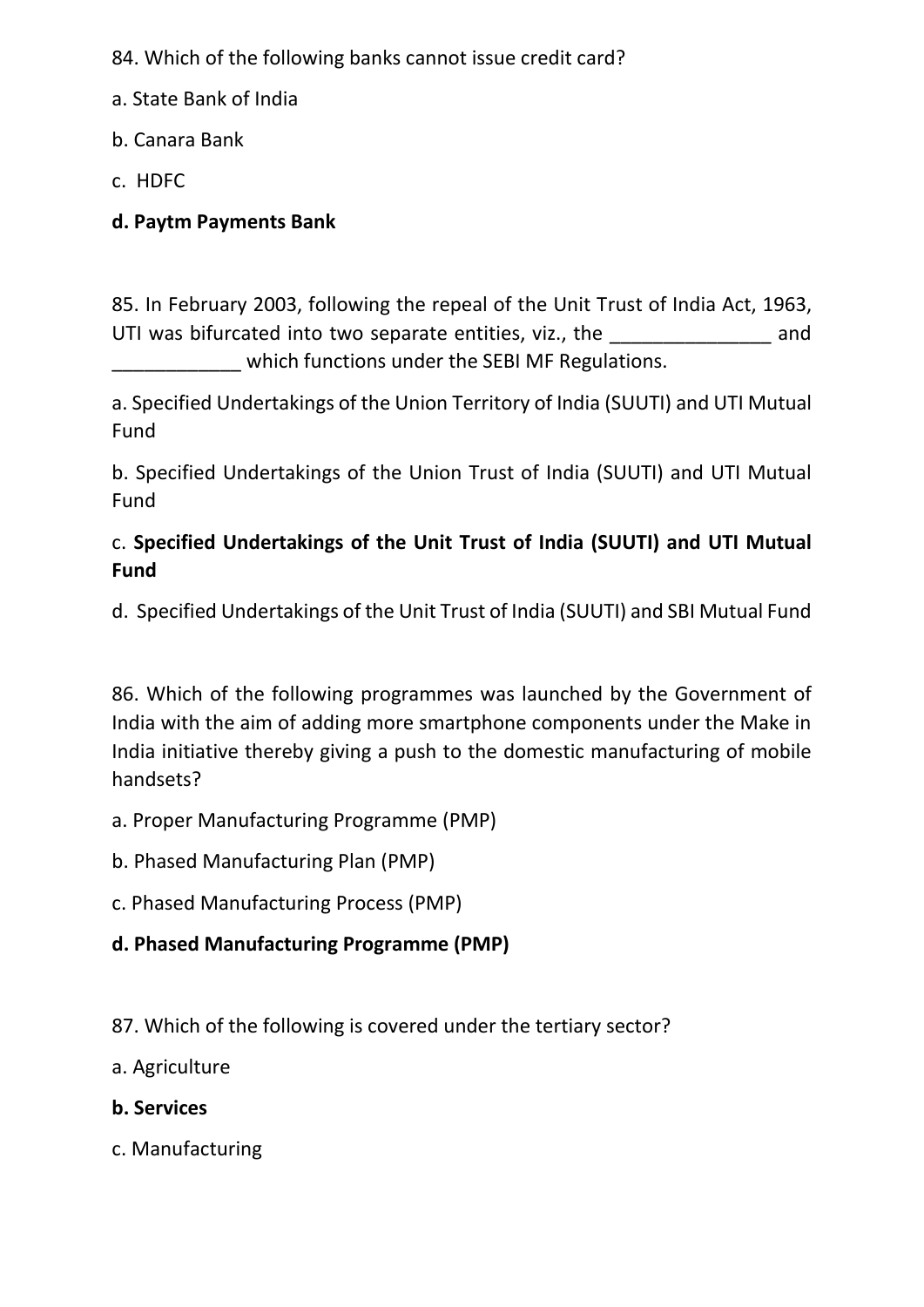88. Which of the following has the following three missions?

i) Connect India: Creating robust digital communications infrastructure

ii) Propel India: Enabling next generation technologies and services through investments, innovation and IPR generation.

iii) Secure India: Ensuring sovereignty, safety and security of digital communications.

a. National Digital Coordination Policy 2018

b. New Digital Communications Policy 2018

## **c. National Digital Communications Policy 2018**

d. National Digital Comprehensive Policy 2018

89. Stand-up India scheme is anchored by  $\Box$  and  $\Box$  and  $\Box$ 

a. Department of Financial Services, Ministry of Human Resource Development and Ministry of Corporate Affairs

## **b. Department of Financial Services, Ministry of Finance and Government of India**

c. Department of Financial Services, Ministry of Statistics and Programme Implementation and Government of India

d. Department of Financial Services, Ministry of Home Affairs and Government of India

90. Pradhan Mantri Kaushal Kendra is offered by which of the following?

a. National Skill Determination Corporation (NSDC)

b. New Skill Development Corporation (NSDC)

## **c. National Skill Development Corporation (NSDC)**

d. National Strategy Development Corporation(NSDC)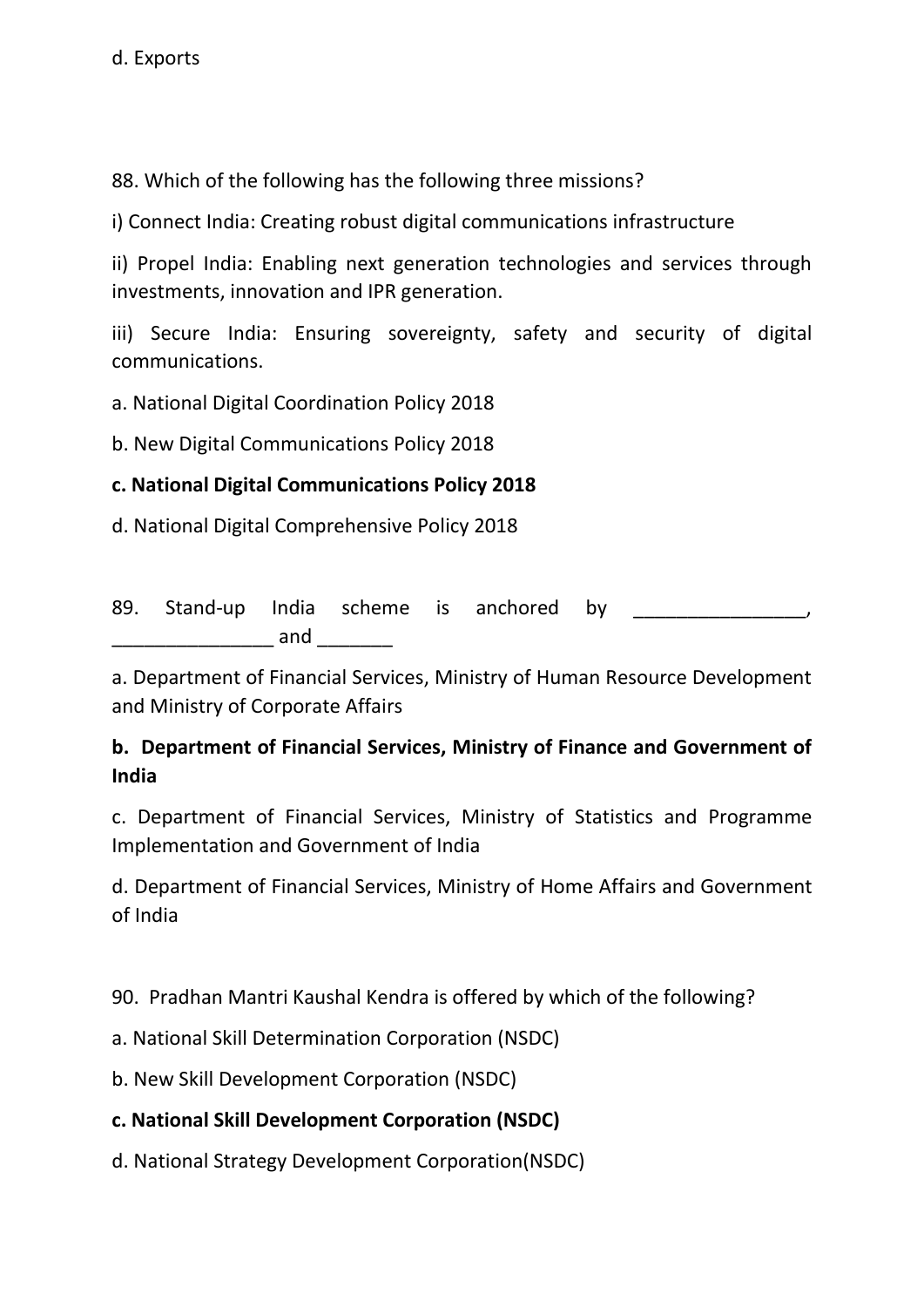91. Registration of the Start-up cannot be done for which of the following type of company?

- a. Partnership firm
- b. Limited Liability Partnership firm
- c. Private Limited Company

## **d. Public Limited Company**

- 92. Which of the following is / are the feature / (s) of business environment?
- a. Specific and general forces
- b. Uncertainty
- c. Dynamic
- **d. All of the above**

93. Population demographics, social mobility, income distribution etc. is covered under which of the following factors of business environment?

a. Technological factors

### **b. Social factors**

- c. Legal factors
- d. Political factors

94. Interest rates, inflation, business cycles etc. is covered under which of the following factors of business environment?

#### **a. Economic factors**

- b. Social factors
- c. Legal factors
- d. Political factors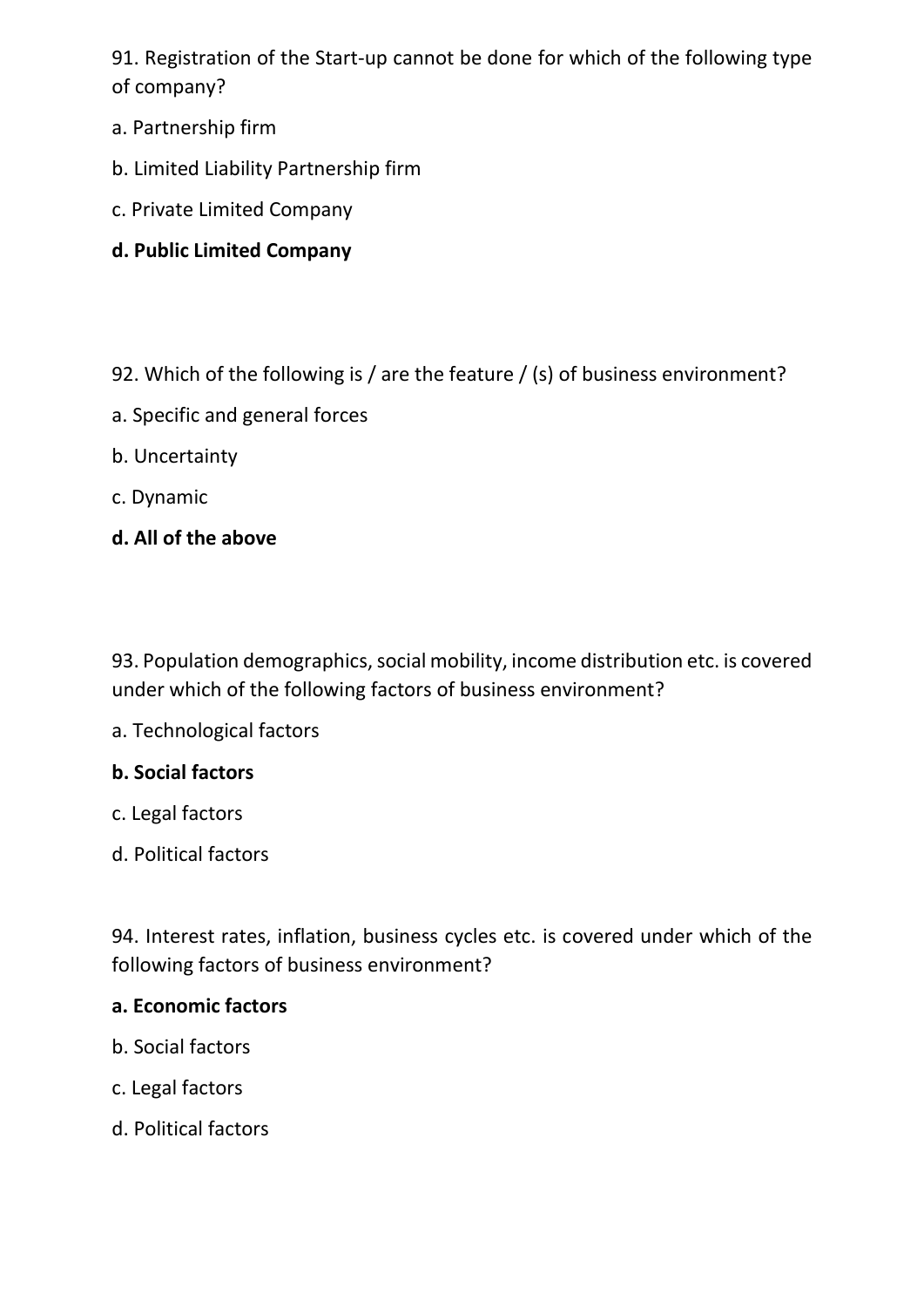95. Which of the following applications have been merged into SPICe (Simplified Proforma for Incorporating Company electronically)

## **a. Name Reservation, Company Incorporation, Director Identification Number (DIN), Permanent Account Number (PAN) and the Tax Deduction / Collection Account Number (TAN).**

b. Name Reservation, Company Incorporation and Director Identification Number (DIN)

c. Name Reservation, Director Identification Number (DIN), Permanent Account Number (PAN) and the Tax Deduction / Collection Account Number (TAN).

d. Director Identification Number (DIN), Permanent Account Number (PAN) and the Tax Deduction / Collection Account Number (TAN).

96. Which of the following is / are the objective / (s) of NITI Aayog?

a. To evolve a shared vision of national development priorities, sectors and strategies with the active involvement of States.

b. To foster cooperative federalism through structured support initiatives and mechanisms with the States on a continuous basis, recognizing that Strong States make a strong nation.

c. To pay special attention to the sections of our society that may be at risk of not benefitting adequately from economic progress.

## **d. All of the above.**

97. 'SATH' is a programme that focuses on two main sectors, i.e., education and health. What is the long form of SATH?

## **a. Sustainable Action for Transforming Human Capital**

b. Sustainable Activities for Transferring Human Capital

c. Secured Action for Transforming Human Capital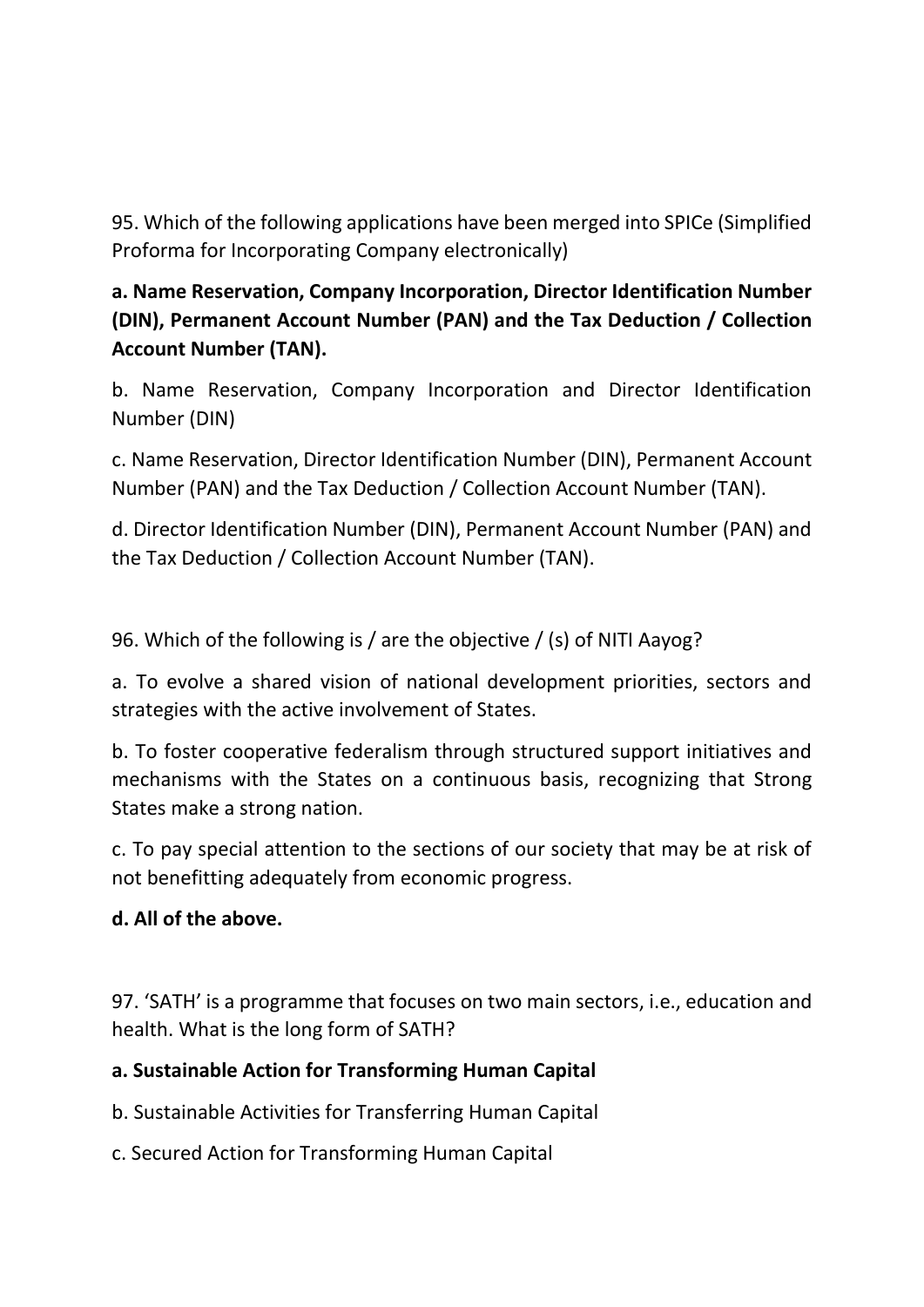### d. Sustainable Action for True Human Capital

98. In the backdrop of major failure of non-banking financial institutions, phenomenon of vanishing companies, plantation companies and stock market scams, the Government of India set up which of the following organisations?

a. Securities and Exchange Board of India

- b. Insolvency and Bankruptcy Board of India
- c. Competition Commission of India
- d. Serious Fraud Investigation Office

99. One of the Wings of \_\_\_\_\_\_\_\_\_\_\_\_\_\_\_, the ICLS Academy, has the responsibility for conducting the Induction & Advanced Training for Probationary Officers (POs) belonging to the Indian Corporate Law Service recruited through the Common Exam of Civil Services Examination conducted by UPSC.

- a. Indian Institute of Corporate Affairs
- b. Indian Institute of Management
- c. Indian Institute of Technology
- d. Indian Institute of Foreign Trade
- 100. Which of the following is not the functions of NCLT?
- a. Registration of company
- b. Transfer of shares
- c. Freezing assets of a company
- **d. Reduce competition among the companies.**
- 101. Which is / are the factors influencing the elasticity of supply?
- a. Price of the Good.
- b. Probability that the price would change in future.
- c. Conditions regarding cost of production.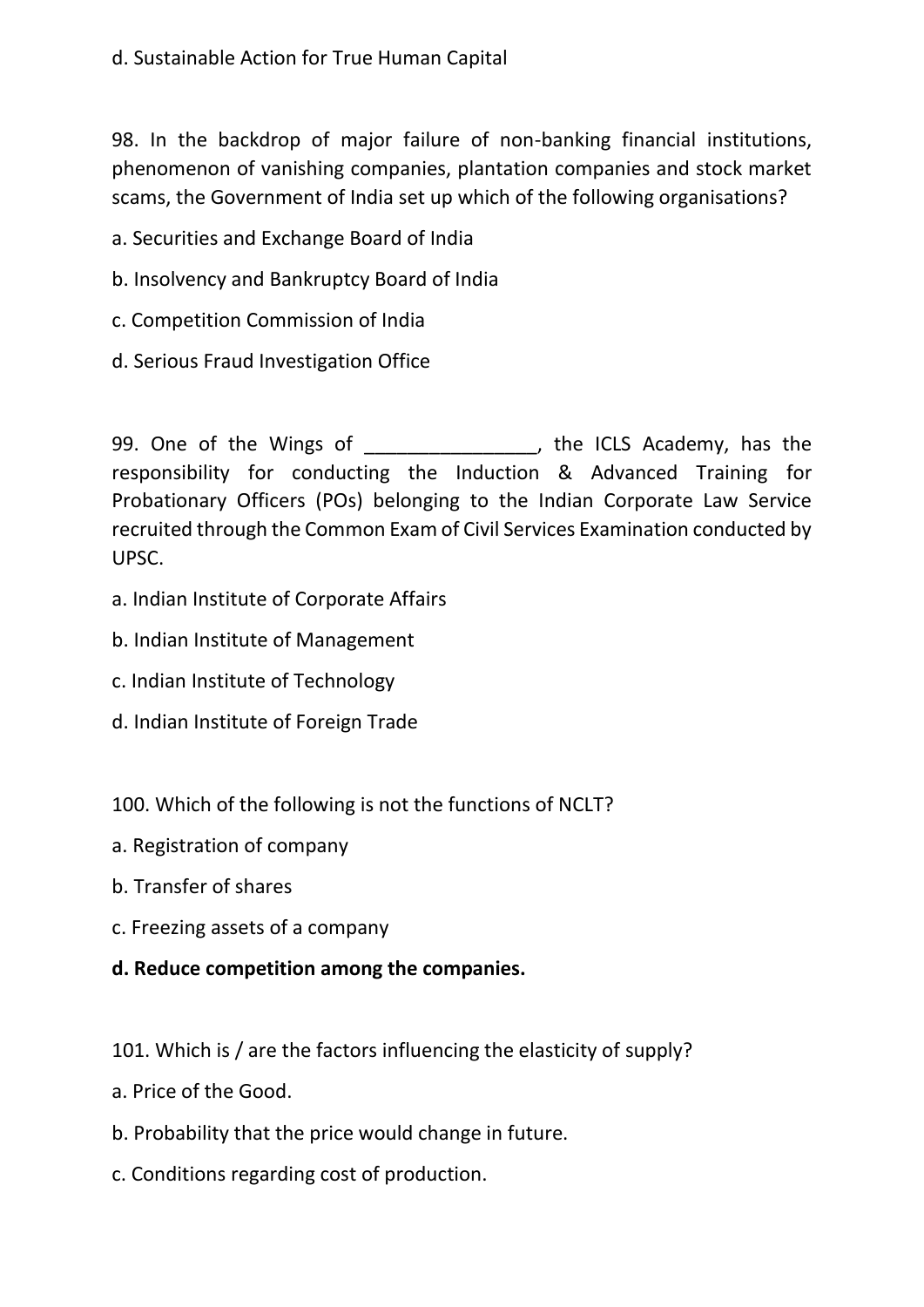## **d. All of the above**

102. A commodity with a same has an infinite elasticity.

### **a. Perfectly Elastic Supply**

- b. Unitary Elastic Supply
- c. Relatively Greater Elastic Supply
- d. Relatively Less Elastic Supply

103. When the change in supply is relatively less when compared to the change in price, it may be stated that the commodity has a\_\_\_\_\_\_\_\_\_\_\_\_\_.

- a. Unitary elastic supply
- b. Relatively greater elastic supply

### **c. Relatively less elastic supply**

d. Perfectly inelastic supply

104. A service or a commodity has a \_\_\_\_\_\_\_\_\_\_\_\_\_\_ if a given quantity of it can be supplied whatever might be the price.

a. Unitary elastic supply

### **b. Perfectly inelastic supply**

- c. Relatively less elastic supply
- d. Perfectly inelastic supply

105. When the change in supply is relatively more when compared to the change in price, it can be stated that the commodity has a

a. Unitary elastic supply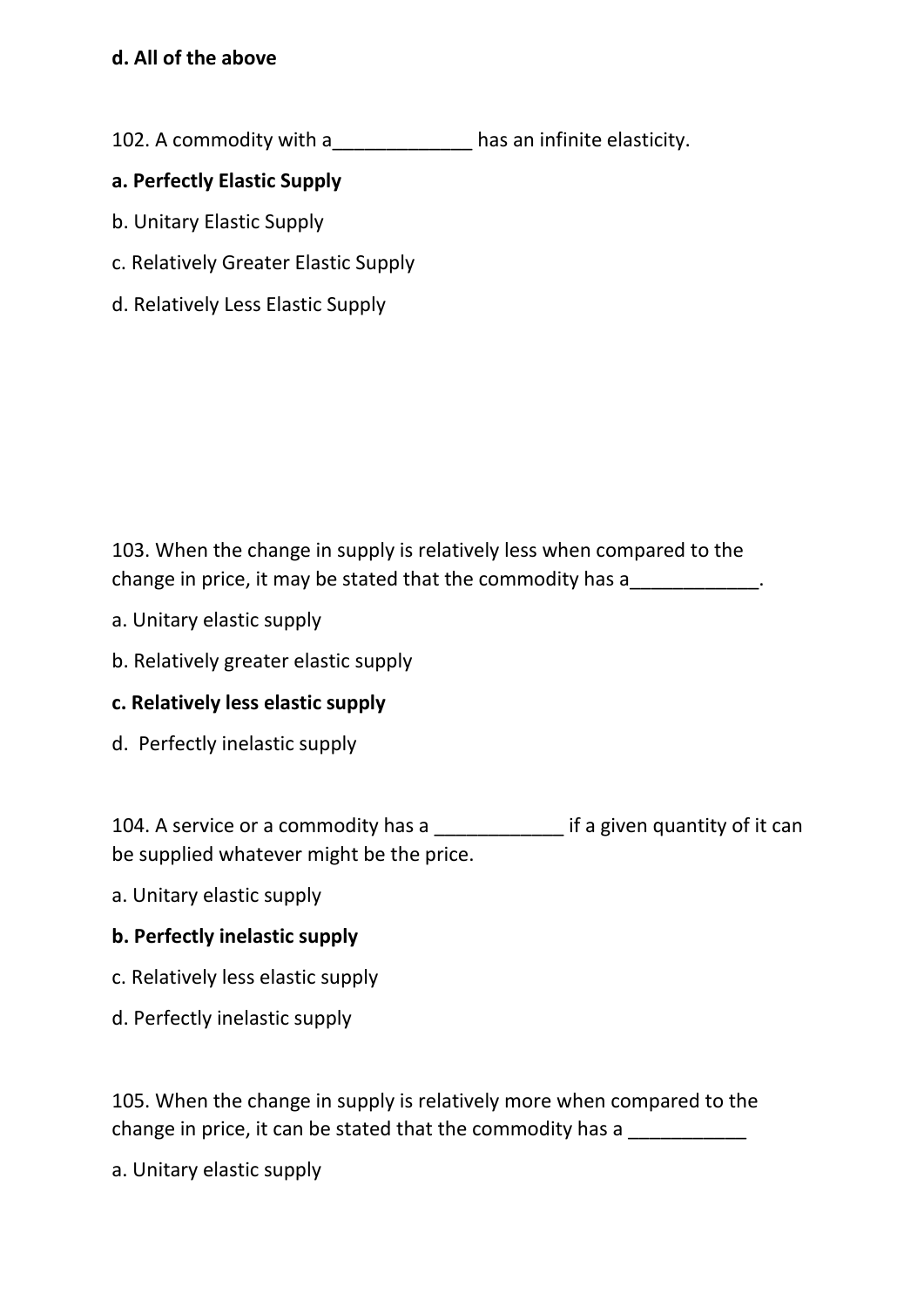- b. Relatively less elastic supply
- **c. Relatively greater elastic supply**
- d. Perfectly inelastic supply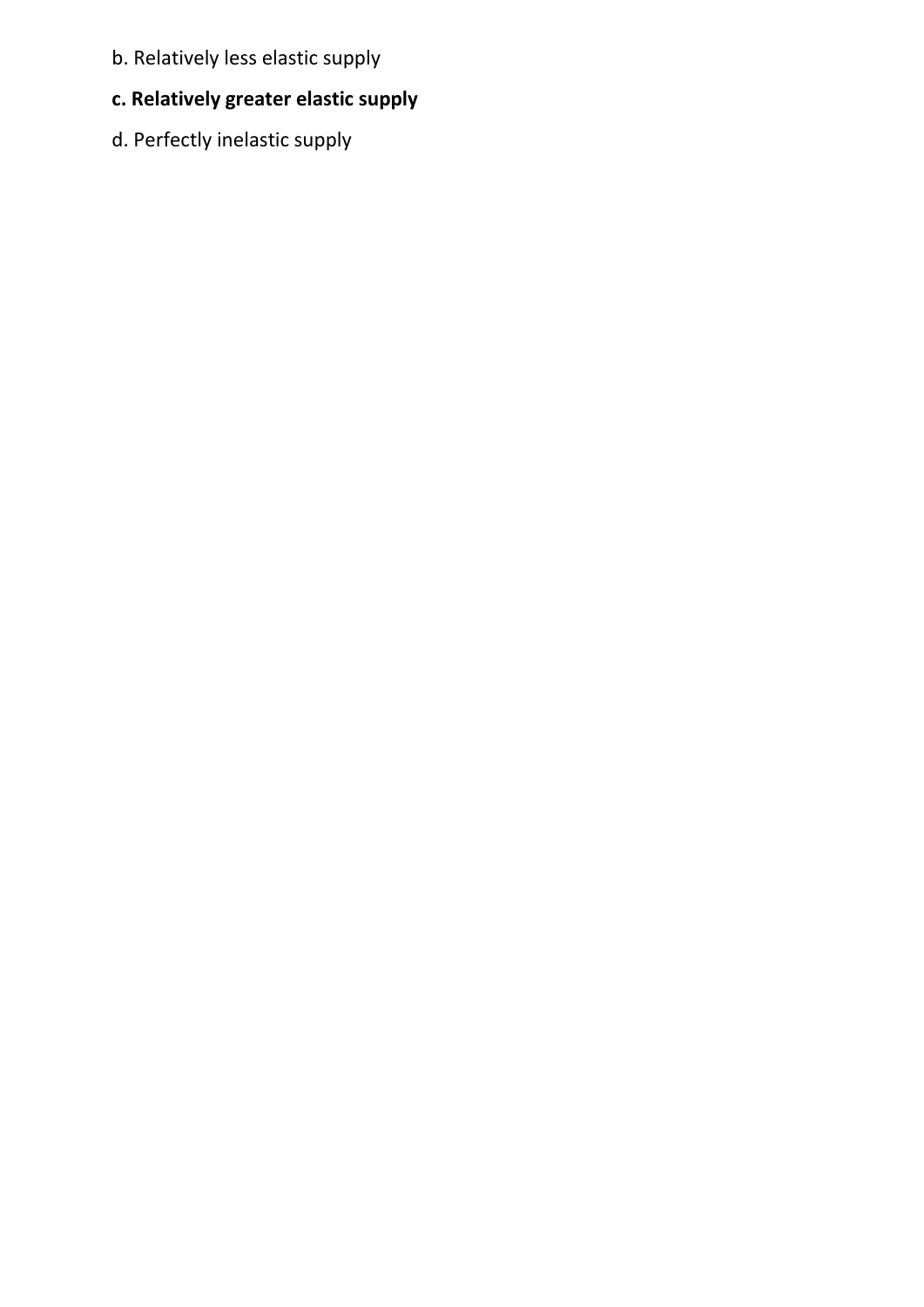#### **Section-4**

## **CURRENT AFFAIRS, PRESENTATION AND COMMUNICATION SKILLS (VIVA VOCE)**

106. Which country has assumed the Chairmanship of BRICS for 2021?

- a) Brazil
- b) Russia
- c) India
- d) China

107.Jeff Bezos has decided to step down as CEO of which company?

- a) Microsoft
- b) Facebook
- c) Amazon
- d) Google

108. Which city's Municipal Corporation has been selected as the best performing civic body in India?

- a) Guntur
- b) Vishakhapatnam
- c) Bhagalpur
- d) Rourkela

109. Veteran Congress leader Tarun Gogoi passed away recently. He was the longest-serving Chief Minister of which state?

- a) Madhya Pradesh
- b) Gujarat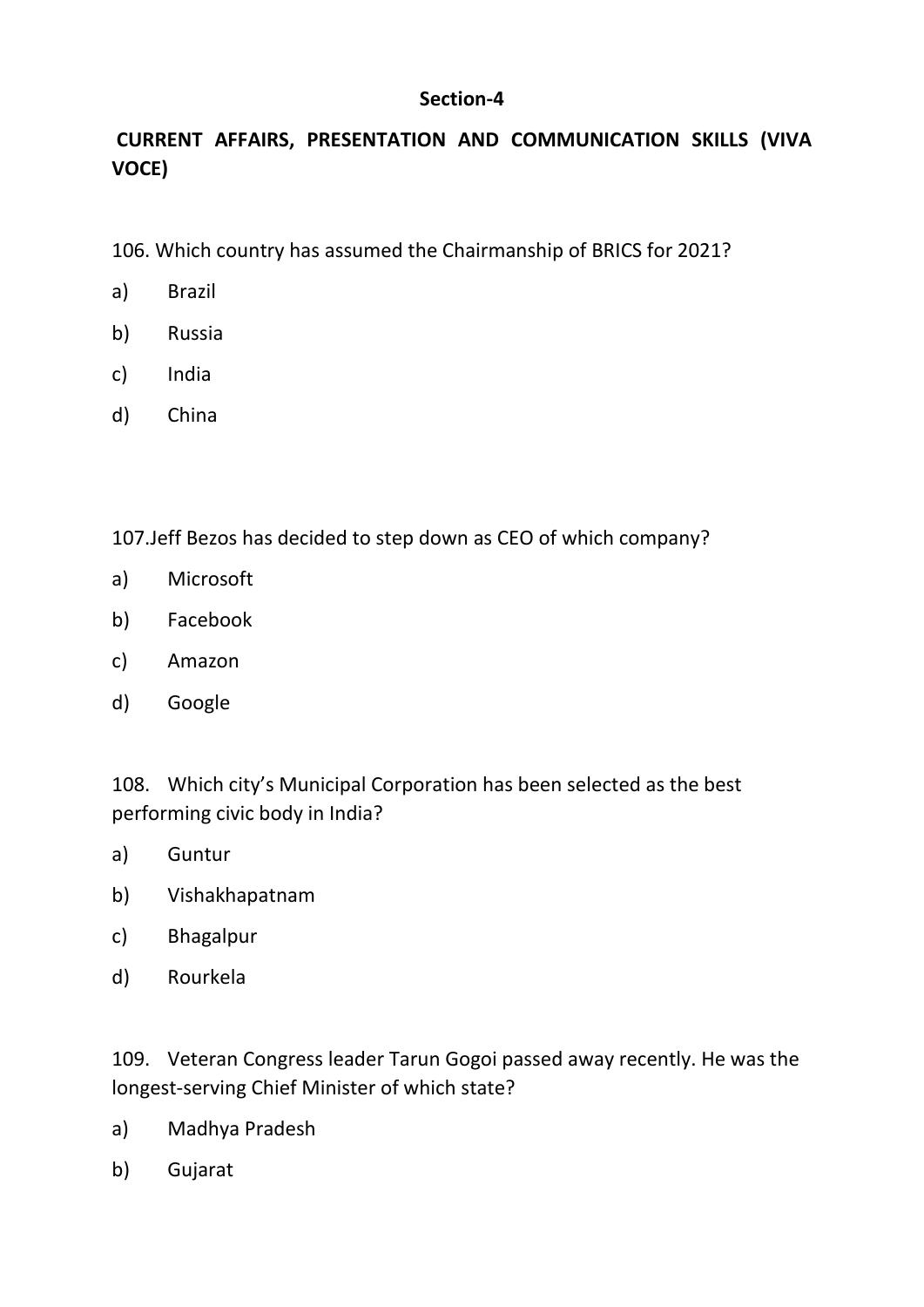- c) Assam
- d) Maharashtra

110. Three Rafale Fighter Jets reached India on March 31, 2021. How many Rafale Fighter Jets are with India now as on April 01, 2021?

- a) 14
- b) 15
- c) 16
- d) 17
- 111. Which container ship was blocking the Suez Canal for almost a week?
- a) Ever Heaven
- b) Ever Given
- c) YM Wish
- d) Ever Globe

112. Who has been selected for the prestigious Maharashtra Bhushan Award?

- a) Asha Bhosle
- b) AR Rahman
- c) Lata Mangeshkar
- d) Shreya Ghoshal

113.Which politician was named among 20 winners of Sahitya Akademi Awards 2020?

a) M Venkaiah Naidu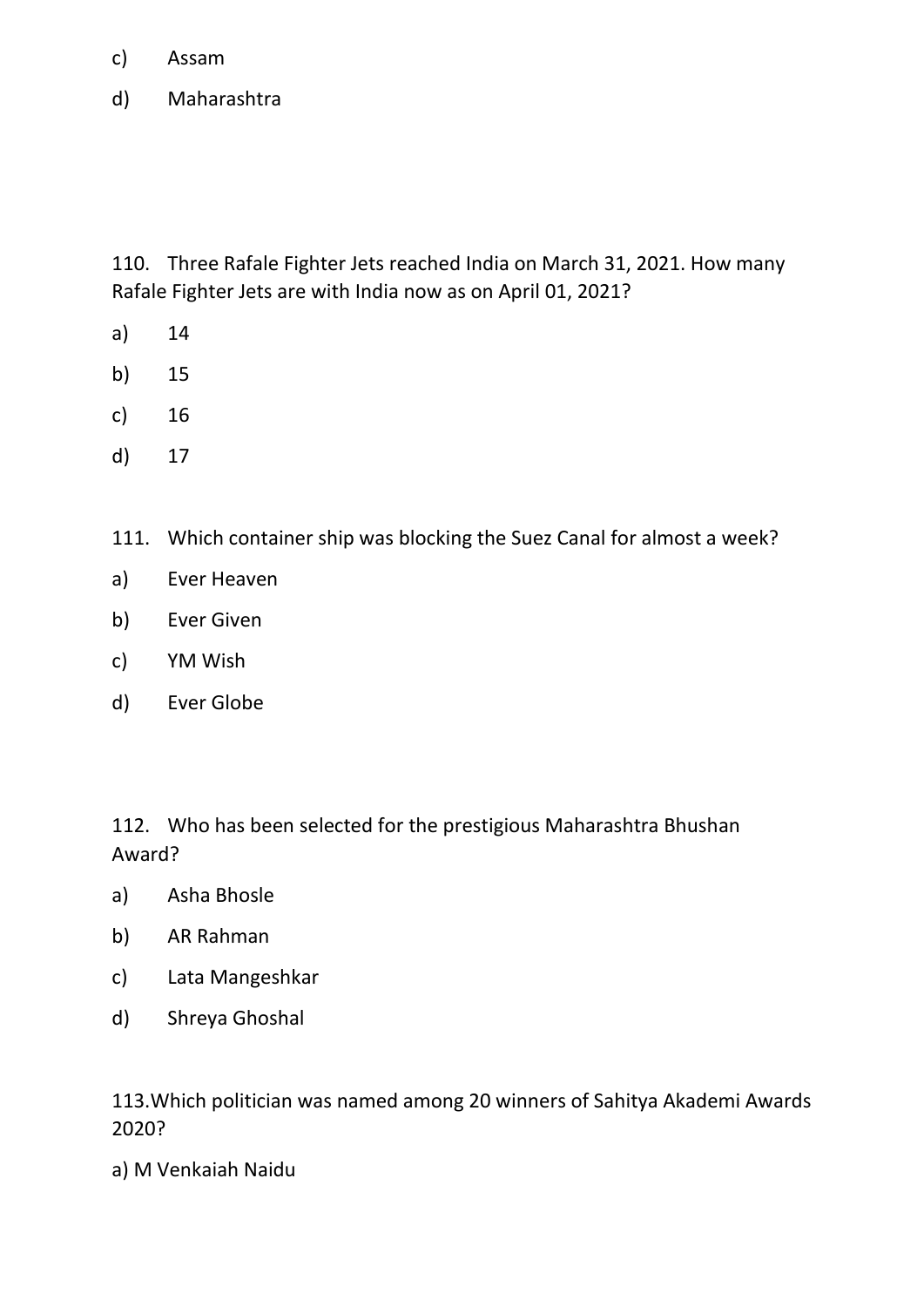b) Salman Khurshid

- c) M Veerappa Moily
- d) Mallikarjun Kharge

114. The Competition Commission of India has ordered an investigation into which messaging app's updated privacy policy?

a) WhatsApp

- b) Hike
- c) Instagram
- d) Snapchat

115. Which nation launched 38 foreign satellites in a historic mission during March 2021?

- a) France
- b) India
- c) Japan
- d) Russia

116. Chief Justice of India SA Bobde is retiring on April 23, 2021. SA Bobde has recommended the name of which of the following Supreme Court judge for appointing next chief justice of India?

- a) RF Nariman
- b) UU Lalit
- c) AM Khanwilkar
- d) NV Ramana

117. Who has authored the book "Bringing Governments and People Closer"?

- a) Vinod Rai
- b) Amalendu Guha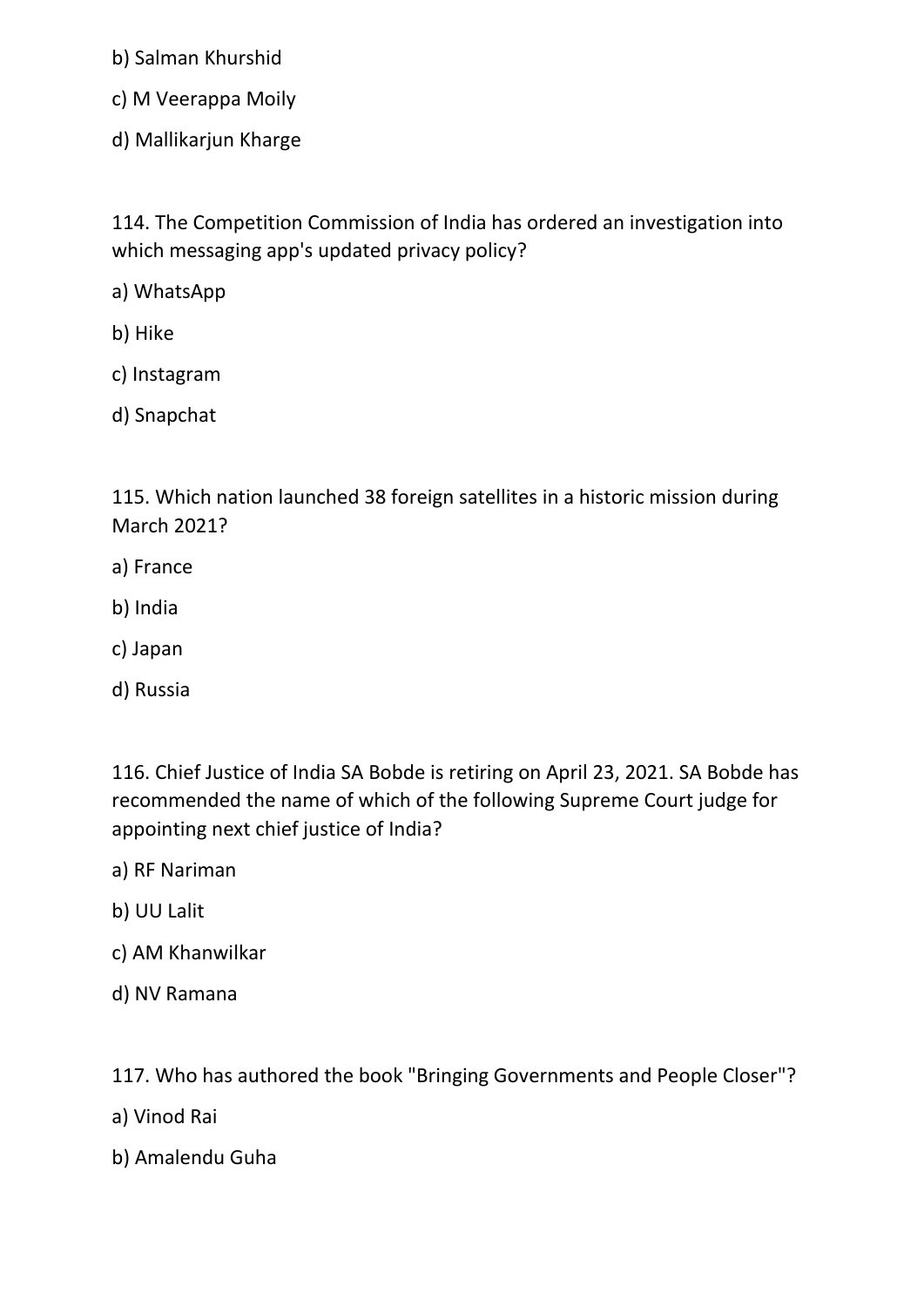c) Arundhati Roy

d) Dr. M Ramachandran

118. Which vaccine manufacturer has started testing its COVID-19 vaccine on young children and babies?

a) Pfizer

- b) Johnson & Johnson
- c) AstraZeneca
- d) Moderna

119. India has launched an Artificial Intelligence Initiative along with which nation?

- a) France
- b) UK
- c) US
- d) Italy

120. Which city will host the India, Australia and France trilateral dialogue in April 2021?

- a) Sydney
- b) Paris
- c) New Delhi
- d) Bengaluru

121. What is NOT a good strategy if you are unable to answer a question from an audience member during your presentation?

a. Ask the audience member to see you after the presentation so you can understand the question better and answer it

b. Ask others in the audience if they could answer the question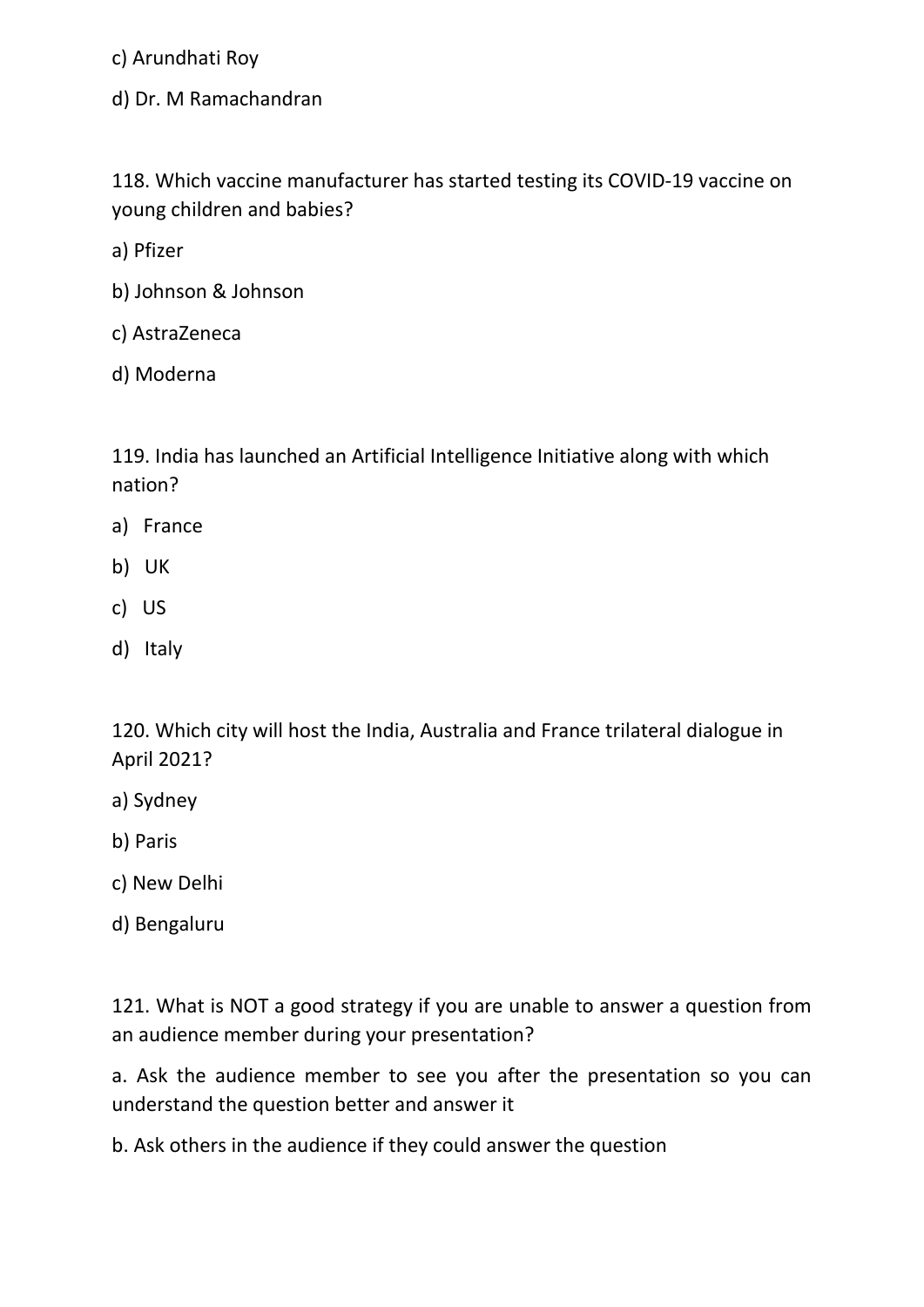c. Acknowledge you don't know the answer and would think and get back to the questioner

d. Acknowledge you don't know the answer and say the question was irrelevant to the topic of the presentation

122. For better readability, it is preferable that bullet points are:

- a. Complete paragraphs
- b. Short phrases or partial sentences
- c. Long sentences
- d. Page of text

123. When delivering a presentation as part of a team it is important to:

a. Make sure all the team members have the same duration to present their portion

b. Make sure all the team members' names are listed in order on all the presentation materials

c. Coordinate your portion with others in the team and not duplicate their presentations

d. Coordinate your portion with others in the team so you can present first

### 124. What is the synonym of 'REITERATE'?

a. Deny

- b. Repeat
- c. Frustrate
- d. Illustrate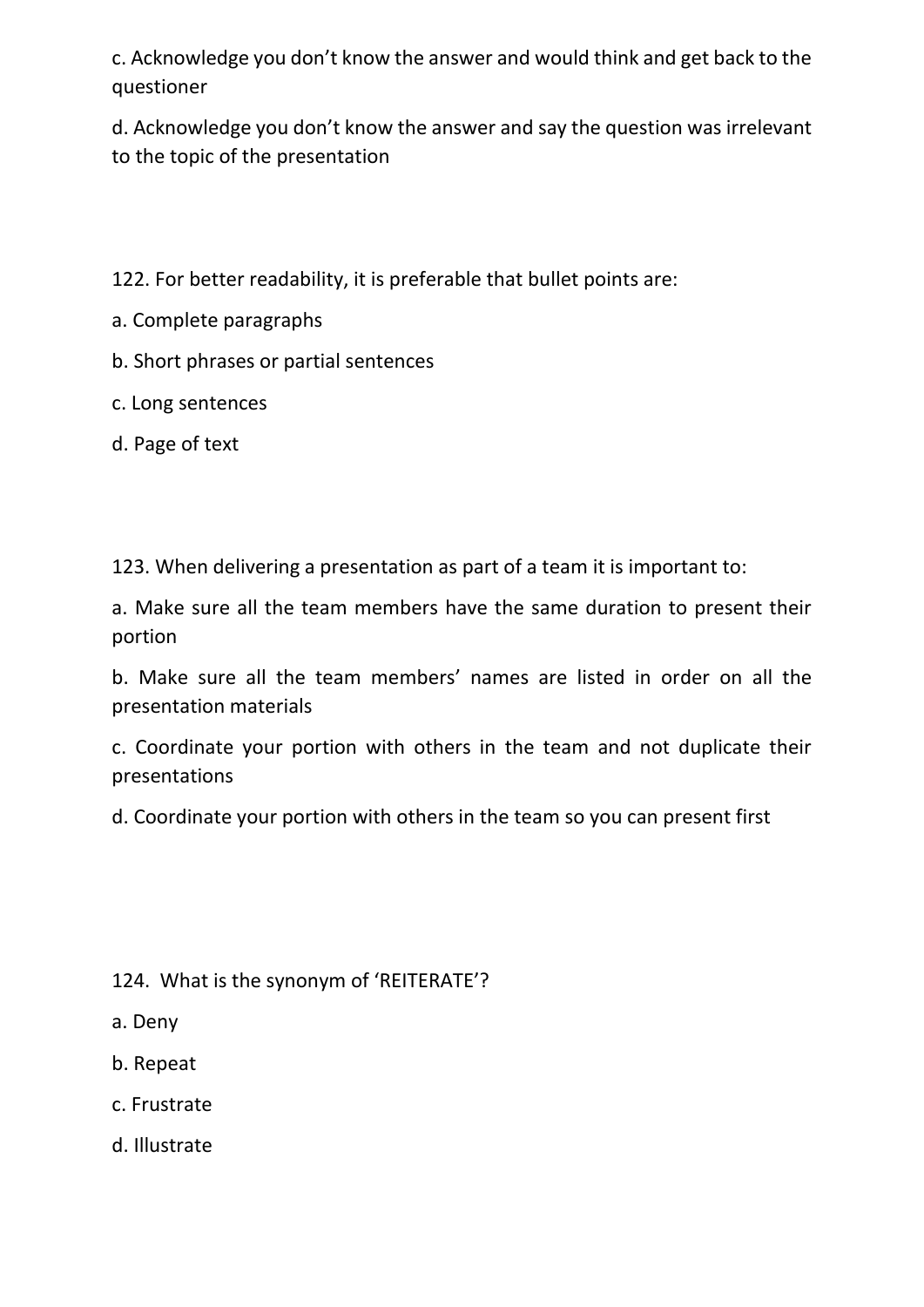125. Ajay: "What in the evening?"

Rajesh: "Usually I do gardening or watch television."

- a. you doing
- b. you do
- c. do you do
- d. are you doing

126. I am not about your success because your approach to study is disappointing.

- a. despaired, irresolute
- b. hopeful, regular
- c. optimistic, perfunctory
- d. rude, reckless

| 126. The war | immediately after the ceasefire proposal was |  |  |  |
|--------------|----------------------------------------------|--|--|--|
| bilaterally  |                                              |  |  |  |

- a. receded, exchanged
- b. started, prepared
- c. extended, mitigated
- d. ended, accepted

127. Choose the appropriate sentence as per the parameters of English and grammar.

a. I went yesterday to the bank to collect the pass book.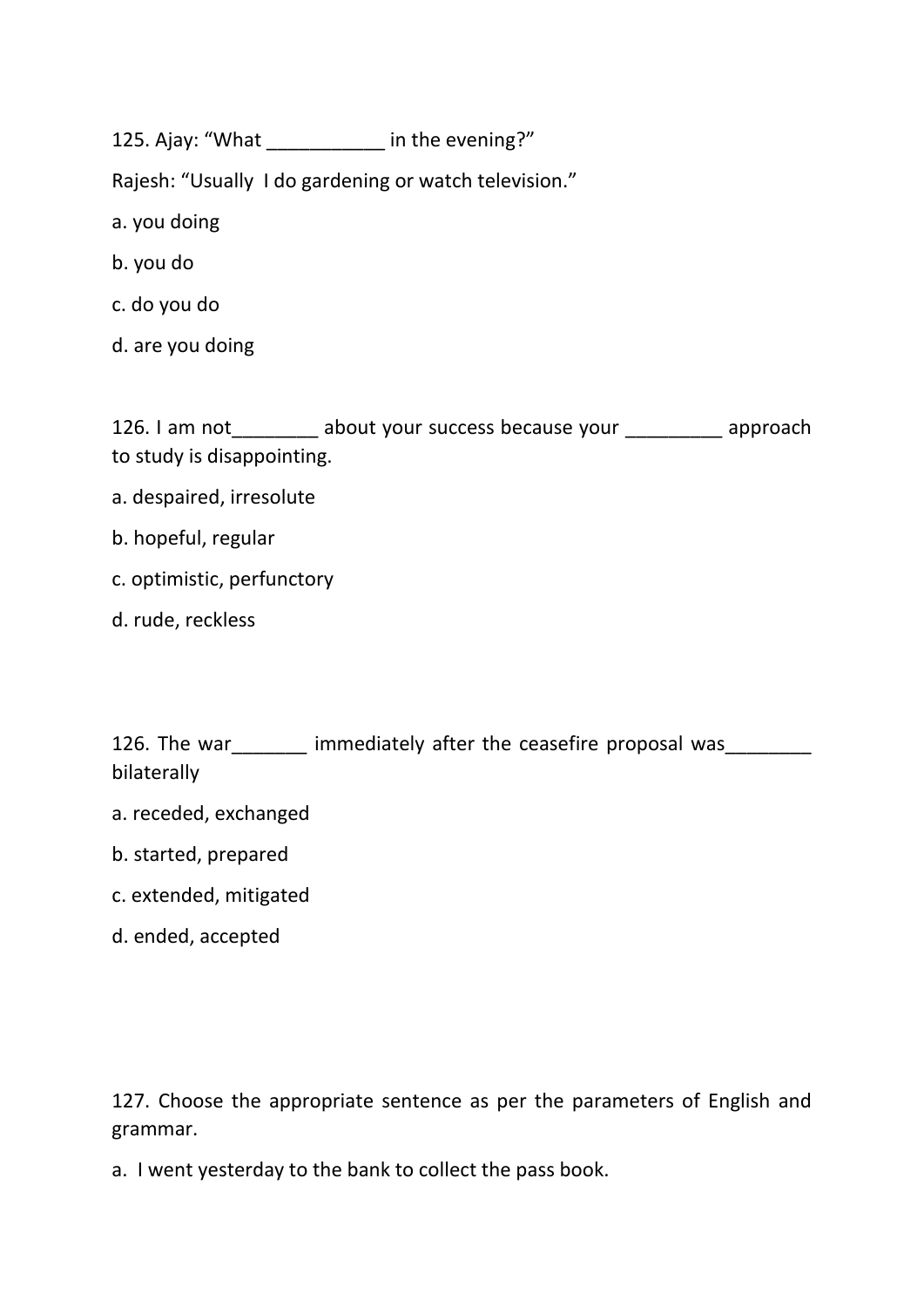- b. I went to the bank yesterday to collect the passbook.
- c. Yesterday to collect the pass-book I went to the bank.
- d. To collect the pass-book yesterday, I went to the bank.

128. "Don't make so much noise. Abhay ..... to study for his CSEET!"

- a. "try"
- b. "tries"
- c. "tried"
- d. "is trying"

129. The purpose of a presentation intended to sell a service to a potential client is to:

- a. Inform
- b. Educate
- c. Entertain
- d. Persuade

130. In selecting presentation technologies, it is important to select technologies that are:

- a. The state-of-the-art in presentation technologies
- b. The state-of-the-art in presentation technologies
- c. Available and can be used at the presentation location
- d. Available and can be used at the presentation location

131. Proper eye contact with the audience when delivering a presentation involves

a. Making a sweeping glance of the audience from left to right in the front row of the room

b. Staring at each audience member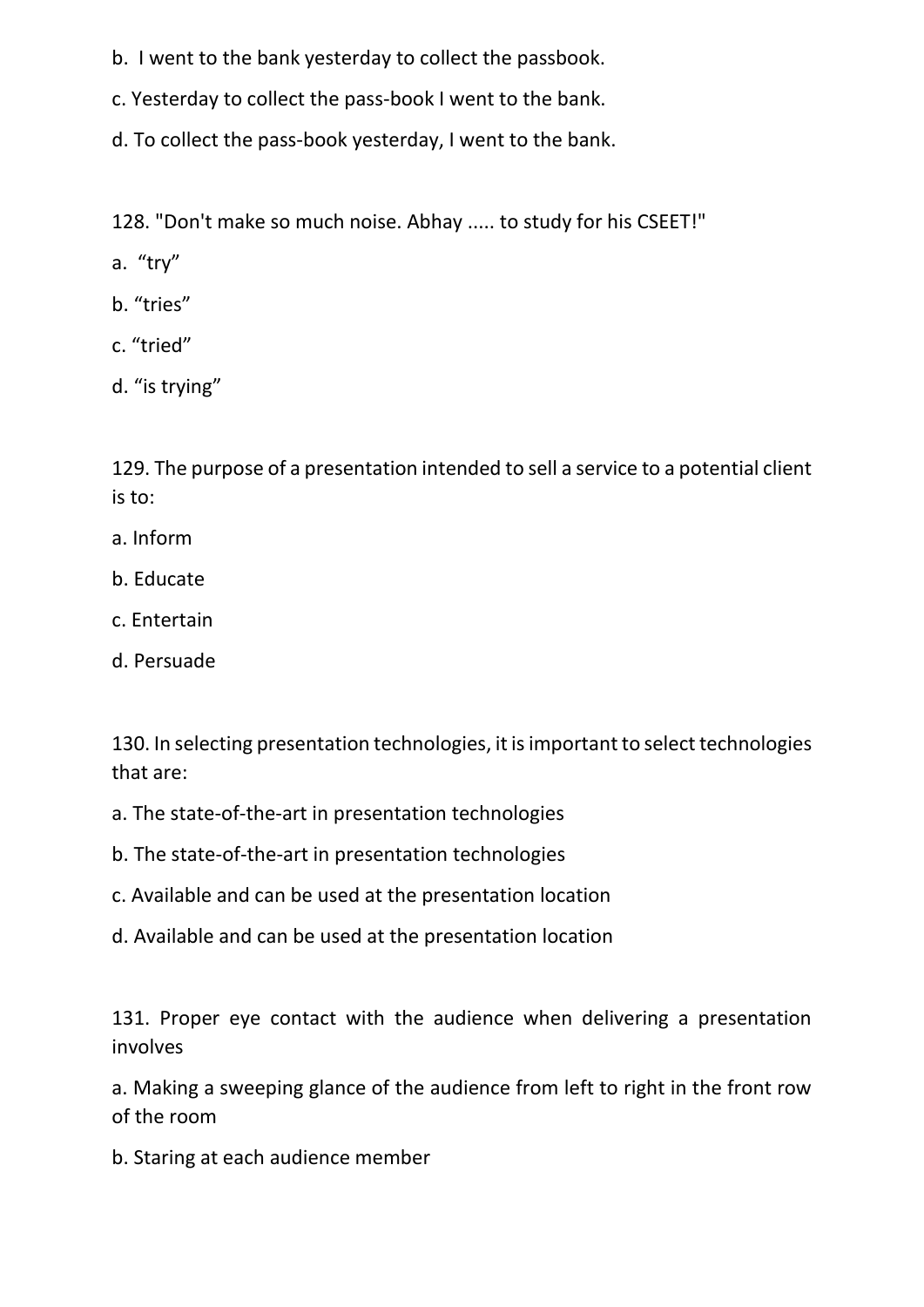c. Making a sweeping glance of the audience from the left to the right and front to back of the room

d. Looking above the audience's heads

132. Important considerations in rehearsing a presentation are:

- a. Audience
- b. Attire
- c. Food and beverages
- d. Timing and pace

133. Students are rarely able to \_\_\_\_\_\_\_\_ all the information given in one of the professor's lectures.

- a. Capture
- b. Absorb
- c. Interest
- d. Achieve
- 134. Puan Yante : How much is this laptop?
- a. Salesman : I don't know how much.
- b. Salesman : It costs RM 3000.
- c. Salesman : It is very expensive.
- d. Salesman: It is cheap.
- 135. Does wood sink in water? (Which word is a material noun?)
- a. sink
- b. does
- c. water
- d. wood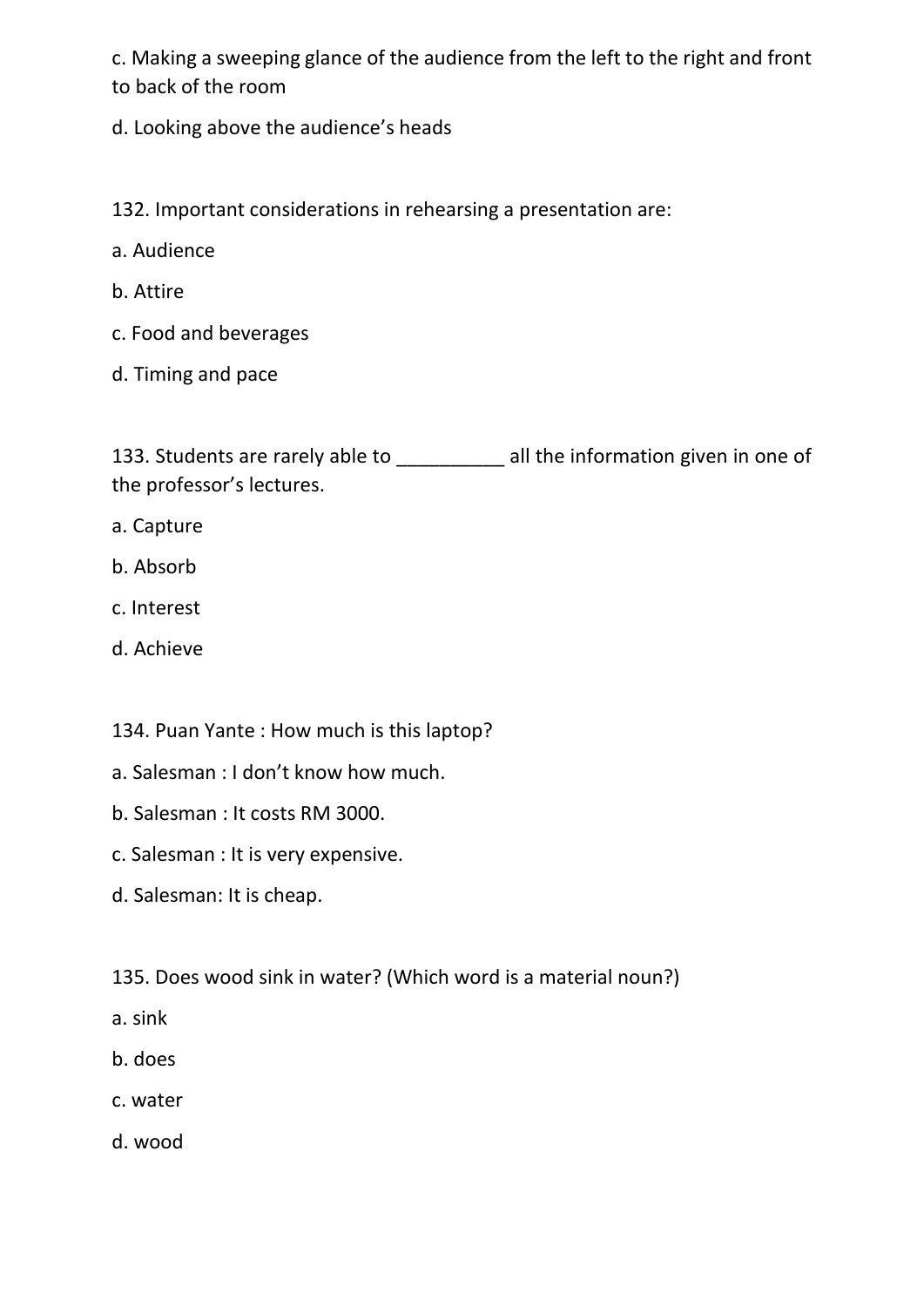- 136. Which two words are antomyms?
- a. Wet and slippery
- b. Wet and slick
- c. Dry and hot
- d. Dry and wet
- 137. Identify the correct sentence.
- a. Ms. Henry is the teacher who cares about whether you write "Ms." or "Mrs."
- b. Ms. Henry is the teacher that cares about whether you write "Ms." or "Mrs."
- c. Ms. Henry is the teacher who cares about whether you write "ms." or "mrs."
- d. Ms. Henry is the teacher that cares about whether you write "ms." or "Mrs."
- 138. Her face \_\_\_\_\_\_ with youth and health.
- a. dazzles
- b. beams
- c. sparkles
- d. glows
- 139. In the Spring, the driveways the canal are abloom with tulips!
- a. among
- b. behind
- c. beside
- d. under

140. Several architects ——- intriguing design plans for the Hadler Building 's addition.

- a. proposing
- b. proposed
- c. proposal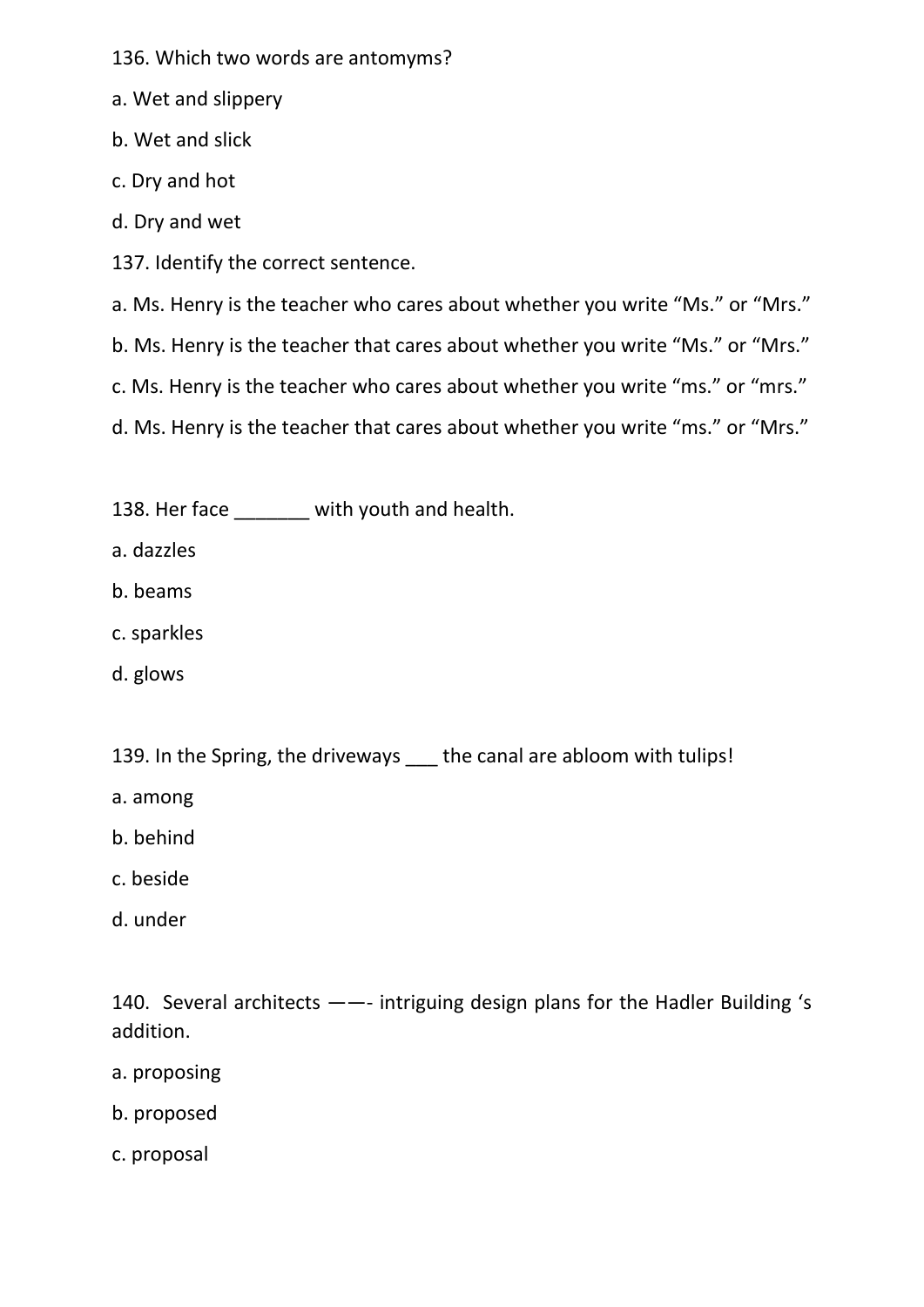# d. proposals

#### **Answers:**

| <b>Questions</b> | <b>Answers</b> | <b>Questions</b> | <b>Answers</b> | <b>Questions</b> | <b>Answers</b> | <b>Questions</b> | <b>Answers</b> |
|------------------|----------------|------------------|----------------|------------------|----------------|------------------|----------------|
| $\mathbf{1}$     | $\mathsf C$    | 31               | $\mathsf{a}$   | 61               | $\mathsf b$    | 91               | $\mathsf{d}$   |
| $\overline{2}$   | $\mathsf{d}$   | 32               | $\mathsf C$    | 62               | $\mathsf b$    | 92               | d              |
| 3                | $\mathsf C$    | 33               | $\sf d$        | 63               | $\sf b$        | 93               | $\mathsf b$    |
| $\overline{4}$   | $\mathsf{a}$   | 34               | $\mathsf{a}$   | 64               | $\mathsf{a}$   | 94               | a              |
| 5                | d              | 35               | $\mathsf C$    | 65               | a              | 95               | $\mathsf{a}$   |
| 6                | $\mathsf{d}$   | 36               | $\mathsf{a}$   | 66               | $\mathsf b$    | 96               | $\mathsf{d}$   |
| $\overline{7}$   | $\mathsf C$    | 37               | $\sf d$        | 67               | $\sf d$        | 97               | a              |
| 8                | $\mathsf{a}$   | 38               | a              | 68               | $\mathsf{a}$   | 98               | $\mathsf{d}$   |
| 9                | $\mathsf C$    | 39               | $\mathsf{d}$   | 69               | $\mathsf C$    | 99               | a              |
| 10               | $\mathsf b$    | 40               | $\mathsf{d}$   | 70               | $\mathsf{a}$   | 100              | $\mathsf{d}$   |
| 11               | $\mathsf C$    | 41               | $\sf d$        | 71               | $\mathsf b$    | 101              | d              |
| 12               | $\mathsf b$    | 42               | $\mathsf C$    | 72               | $\mathsf b$    | 102              | a              |
| 13               | $\mathsf b$    | 43               | $\mathsf{a}$   | 73               | $\mathsf{d}$   | 103              | $\mathsf{C}$   |
| 14               | $\mathsf{d}$   | 44               | $\mathsf C$    | 74               | $\mathsf C$    | 104              | $\mathsf b$    |
| 15               | $\mathsf b$    | 45               | $\mathsf{d}$   | 75               | $\mathsf C$    | 105              | $\mathsf C$    |
| 16               | $\mathsf{d}$   | 46               | $\mathsf a$    | 76               | $\mathsf{a}$   | 106              | $\mathsf C$    |
| 17               | $\mathsf{d}$   | 47               | $\mathsf C$    | 77               | $\mathsf{C}$   | 107              | $\mathsf C$    |
| 18               | $\mathsf{a}$   | 48               | $\mathsf{d}$   | 78               | $\sf b$        | 108              | $\mathsf b$    |
| 19               | $\mathsf{d}$   | 49               | $\mathsf{a}$   | 79               | $\mathsf{d}$   | 109              | $\mathsf C$    |
| 20               | $\mathsf b$    | 50               | $\mathsf b$    | 80               | $\mathsf b$    | 110              | a              |
| 21               | $\mathsf C$    | 51               | $\mathsf{d}$   | 81               | $\mathsf{d}$   | 111              | $\mathsf b$    |
| 22               | $\mathsf{a}$   | 52               | $\mathsf{a}$   | 82               | $\mathsf{a}$   | 112              | $\mathsf{a}$   |
| 23               | d              | 53               | $\mathsf C$    | 83               | $\mathsf C$    | 113              | $\mathsf{C}$   |
| 24               | $\mathsf C$    | 54               | $\mathsf a$    | 84               | ${\sf d}$      | 114              | $\mathsf{a}$   |
| 25               | $\mathsf{d}$   | 55               | $\mathsf{a}$   | 85               | $\mathsf C$    | 115              | $\mathsf{d}$   |
| 26               | $\mathsf C$    | 56               | $\sf d$        | 86               | $\mathsf{d}$   | 116              | ${\sf d}$      |